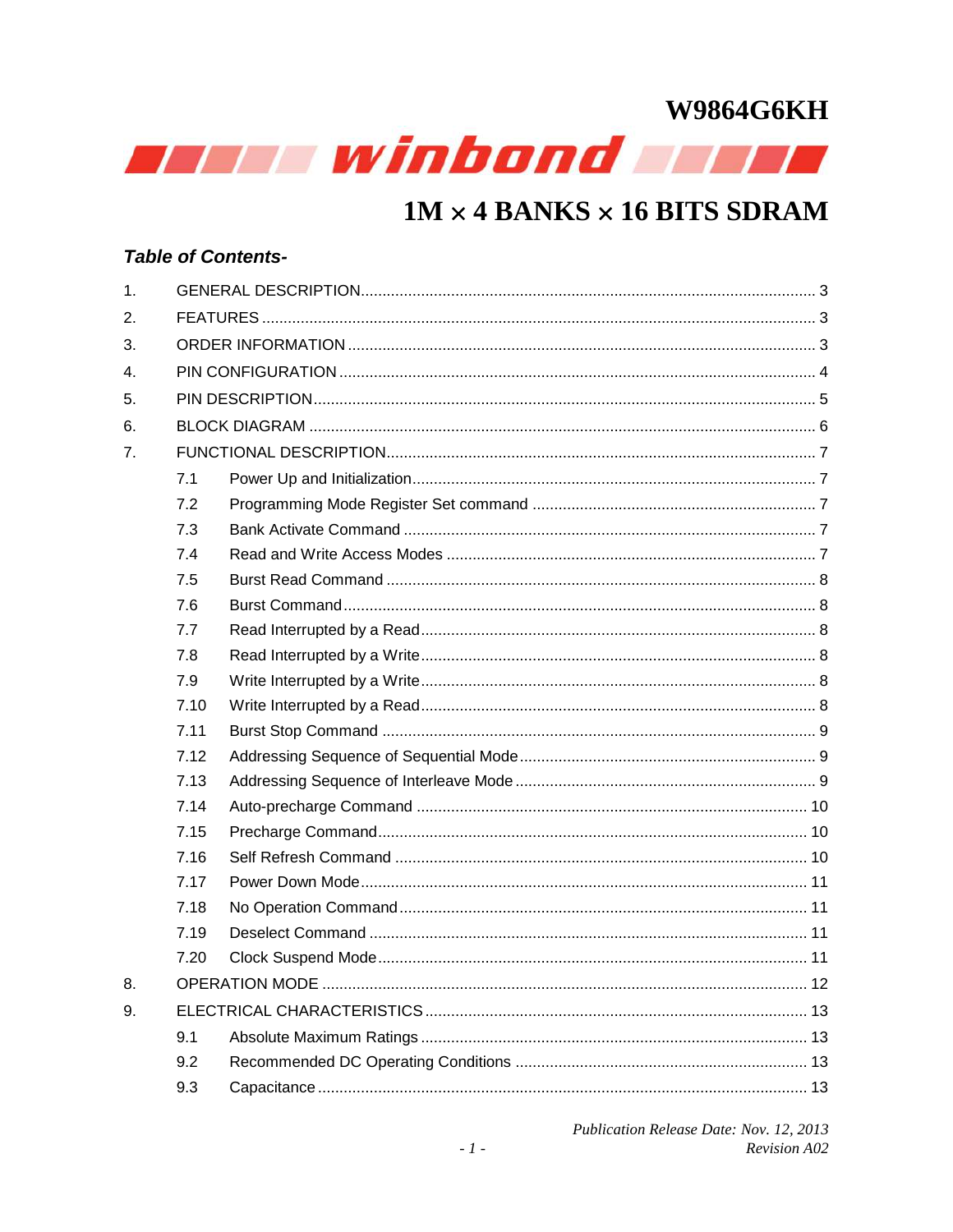|     |       | r winbond and                                                                |  |
|-----|-------|------------------------------------------------------------------------------|--|
|     | 9.4   |                                                                              |  |
|     | 9.5   |                                                                              |  |
| 10. |       |                                                                              |  |
|     | 10.1  |                                                                              |  |
|     | 10.2  |                                                                              |  |
|     | 10.3  |                                                                              |  |
|     | 10.4  |                                                                              |  |
| 11. |       |                                                                              |  |
|     | 11.1  |                                                                              |  |
|     | 11.2  | Interleaved Bank Read (Burst Length = 4, CAS Latency = 3, Auto-precharge) 22 |  |
|     | 11.3  |                                                                              |  |
|     | 11.4  | Interleaved Bank Read (Burst Length = 8, CAS Latency = 3, Auto-precharge) 24 |  |
|     | 11.5  |                                                                              |  |
|     | 11.6  |                                                                              |  |
|     | 11.7  |                                                                              |  |
|     | 11.8  |                                                                              |  |
|     | 11.9  |                                                                              |  |
|     | 11.10 |                                                                              |  |
|     | 11.11 |                                                                              |  |
|     | 11.12 |                                                                              |  |
|     | 11.13 |                                                                              |  |
|     | 11.14 |                                                                              |  |
|     | 11.15 |                                                                              |  |
|     | 11.16 |                                                                              |  |
|     | 11.17 |                                                                              |  |
|     | 11.18 |                                                                              |  |
|     | 11.19 |                                                                              |  |
|     | 11.20 |                                                                              |  |
|     | 11.21 |                                                                              |  |
|     | 11.22 |                                                                              |  |
| 12. |       |                                                                              |  |
| 13. |       |                                                                              |  |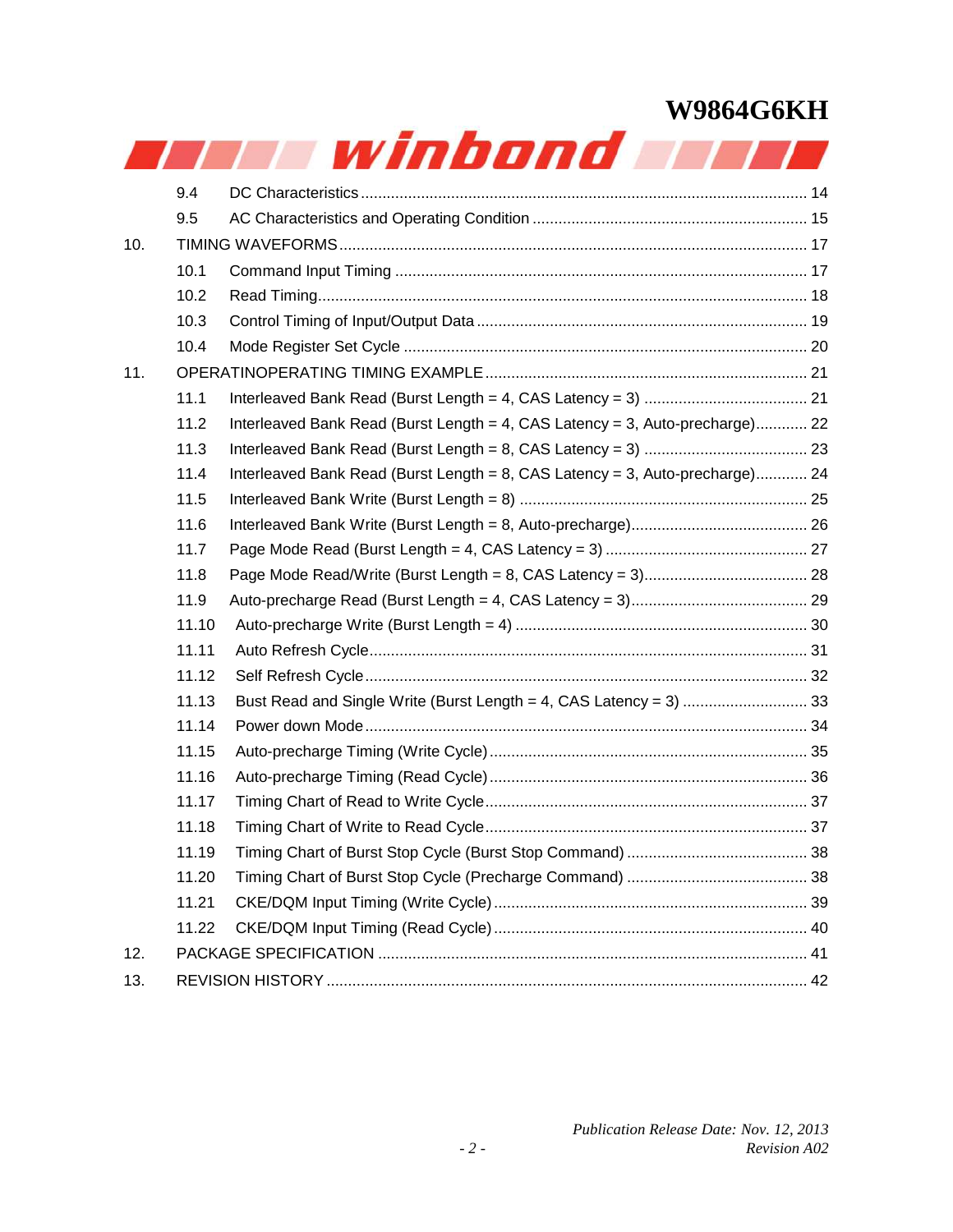#### **1. GENERAL DESCRIPTION**

W9864G6KH is a high-speed synchronous dynamic random access memory (SDRAM), organized as 1M words  $\times$  4 banks  $\times$  16 bits. W9864G6KH delivers a data bandwidth of up to 200M words per second. For different application, W9864G6KH is sorted into the following speed grades: -5, -6, -6I and -7. The -5 parts can run up to 200MHz/CL3. The -6 and -6I parts can run up to 166MHz/CL3 (the -6I industrial grade which is guaranteed to support -40 $^{\circ}$ C ~ 85 $^{\circ}$ C). The -7 parts can run up to 143MHz/CL3 and with  $t_{\text{RP}} = 18$ nS.

Accesses to the SDRAM are burst oriented. Consecutive memory location in one page can be accessed at a burst length of 1, 2, 4, 8 or full page when a bank and row is selected by an ACTIVE command. Column addresses are automatically generated by the SDRAM internal counter in burst operation. Random column read is also possible by providing its address at each clock cycle.

The multiple bank nature enables interleaving among internal banks to hide the precharging time.By having a programmable Mode Register, the system can change burst length, latency cycle, interleave or sequential burst to maximize its performance. W9864G6KH is ideal for main memory in high performance applications.

#### **2. FEATURES**

- $\cdot$  3.3V  $\pm$  0.3V for -5, -6 and -6I speed grades power supply
- 2.7V~3.6V for -7 speed grades power supply
- 1,048,576 words  $\times$  4 banks  $\times$  16 bits organization
- Self Refresh Current: Standard and Low Power
- CAS Latency: 2 & 3
- Burst Length: 1, 2, 4, 8 and full page
- Sequential and Interleave Burst
- Byte data controlled by LDQM, UDQM
- Auto-precharge and controlled precharge
- Burst read, single write operation
- 4K refresh cycles/64mS
- Interface: LVTTL
- Packaged in TSOP II 54-pin, 400 mil using Lead free materials with RoHS complian

#### **3. ORDER INFORMATION**

| <b>PART NUMBER</b> | <b>SPEED</b> |                  | <b>OPERATING</b><br><b>TEMPERATURE</b> |  |  |
|--------------------|--------------|------------------|----------------------------------------|--|--|
| W9864G6KH-5        | 200MHz/CL3   | $2 \text{ mA}$   | $0^{\circ}$ C ~ 70 $^{\circ}$ C        |  |  |
| W9864G6KH-6        | 166MHz/CL3   | 2 <sub>m</sub> A | $0^{\circ}$ C ~ 70 $^{\circ}$ C        |  |  |
| W9864G6KH-6I       | 166MHz/CL3   | $2 \text{ mA}$   | $-40^{\circ}$ C ~ 85 $^{\circ}$ C      |  |  |
| W9864G6KH-7        | 143MHz/CL3   | $2 \text{ mA}$   | $0^{\circ}$ C ~ 70 $^{\circ}$ C        |  |  |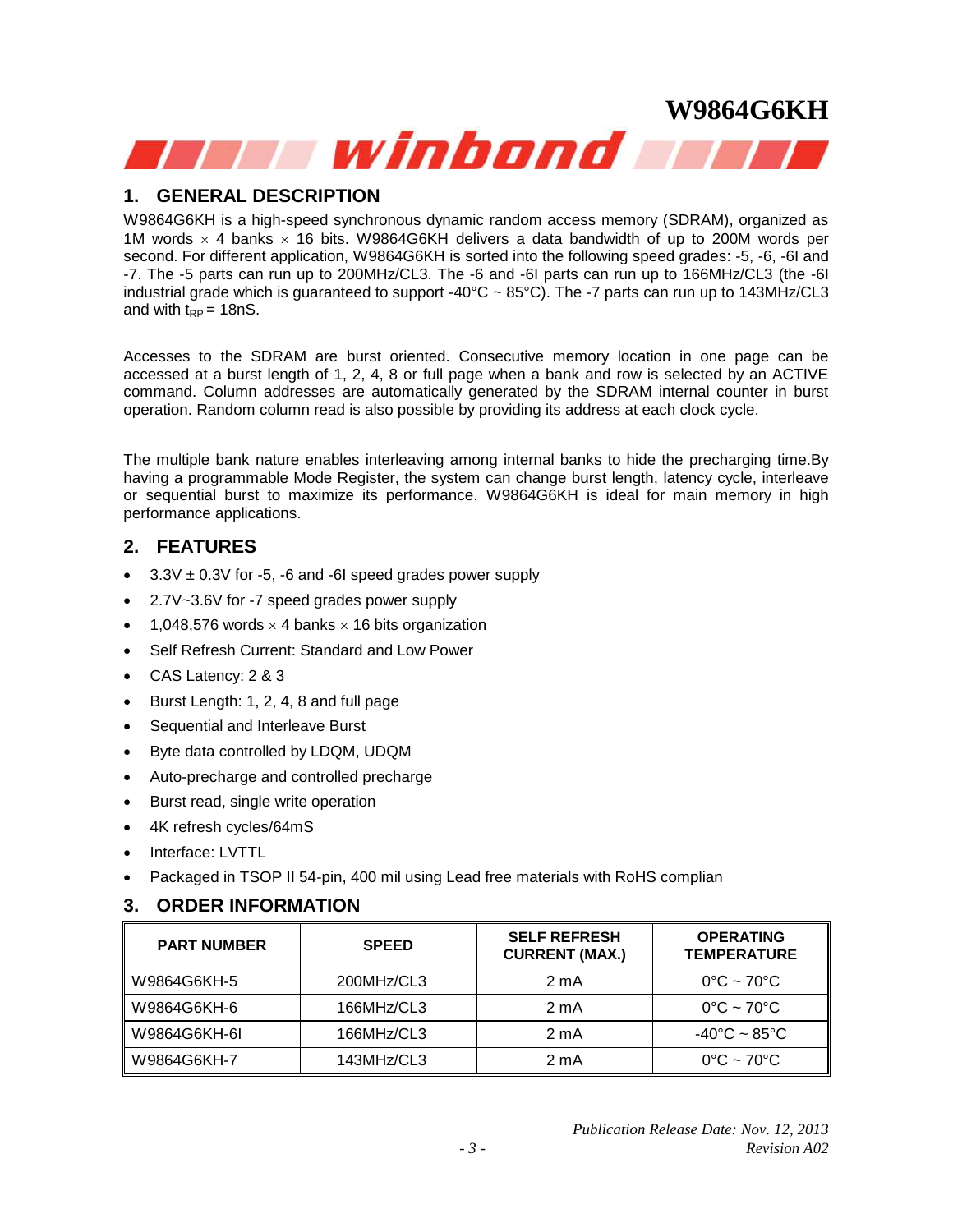

#### **4. PIN CONFIGURATION**

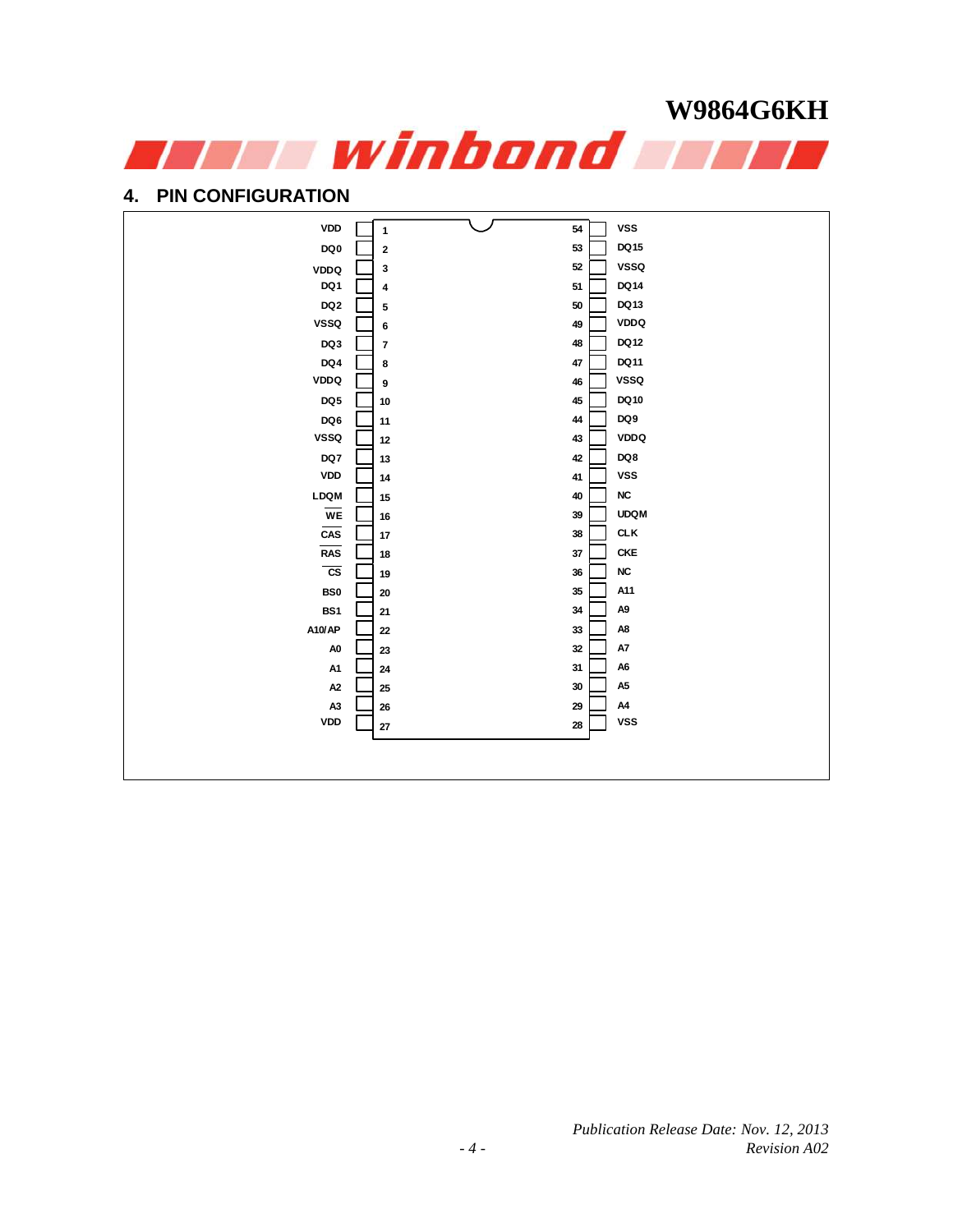### **5. PIN DESCRIPTION**

| <b>PIN NUMBER</b>                                                  | <b>PIN NAME</b>            | <b>FUNCTION</b>                     | <b>DESCRIPTION</b>                                                                                                                                                                           |
|--------------------------------------------------------------------|----------------------------|-------------------------------------|----------------------------------------------------------------------------------------------------------------------------------------------------------------------------------------------|
|                                                                    |                            |                                     | Multiplexed pins for row and column address.                                                                                                                                                 |
| $23 \sim 26, 22,$                                                  |                            |                                     | Row address: A0-A11. Column address: A0-A7.                                                                                                                                                  |
| $29 - 35$                                                          | $AO$ -A11                  | Address                             | A10 is sampled during a precharge command to<br>determine if all banks are to be precharged or bank<br>selected by BS0, BS1.                                                                 |
| 20, 21                                                             | <b>BS0, BS1</b>            | <b>Bank Select</b>                  | Select bank to activate during row address latch time,<br>or bank to read/write during address latch time.                                                                                   |
| 2, 4, 5, 7, 8, 10,<br>11, 13, 42, 44,<br>45, 47, 48, 50,<br>51, 53 | DQ0-DQ15                   | Data<br>Input/ Output               | Multiplexed pins for data output and input.                                                                                                                                                  |
| 19                                                                 | $\overline{\text{CS}}$     | <b>Chip Select</b>                  | Disable or enable the command decoder. When<br>command decoder is disabled, new command is<br>ignored and previous operation continues.                                                      |
| 18                                                                 | <b>RAS</b>                 | <b>Row Address</b><br><b>Strobe</b> | Command input. When sampled at the rising edge of<br>the clock RAS, CAS and WE define the<br>operation to be executed.                                                                       |
| 17                                                                 | CAS                        | Column<br><b>Address Strobe</b>     | Referred to RAS                                                                                                                                                                              |
| 16                                                                 | <b>WE</b>                  | <b>Write Enable</b>                 | Referred to RAS                                                                                                                                                                              |
| 39, 15                                                             | <b>UDQM</b><br><b>LDQM</b> | Input/output<br>mask                | The output buffer is placed at Hi-Z (with latency of 2)<br>when DQM is sampled high in read cycle. In write<br>cycle, sampling DQM high will block the write<br>operation with zero latency. |
| 38                                                                 | <b>CLK</b>                 | Clock Inputs                        | System clock used to sample inputs on the rising<br>edge of clock.                                                                                                                           |
| 37                                                                 | <b>CKE</b>                 | <b>Clock Enable</b>                 | CKE controls the clock activation and deactivation.<br>When CKE is low, Power Down mode, Suspend<br>mode, or Self Refresh mode is entered.                                                   |
| 1, 14, 27                                                          | <b>VDD</b>                 | Power                               | Power for input buffers and logic circuit inside DRAM.                                                                                                                                       |
| 28, 41, 54                                                         | Vss                        | Ground                              | Ground for input buffers and logic circuit inside<br>DRAM.                                                                                                                                   |
| 3, 9, 43, 49                                                       | <b>VDDQ</b>                | Power for I/O<br>buffer             | Separated power from VDD, to improve DQ noise<br>immunity.                                                                                                                                   |
| 6, 12, 46, 52                                                      | <b>VSSQ</b>                | Ground for I/O<br>buffer            | Separated ground from Vss, to improve DQ noise<br>immunity.                                                                                                                                  |
| 36, 40                                                             | NC                         | No Connection                       | No connection.                                                                                                                                                                               |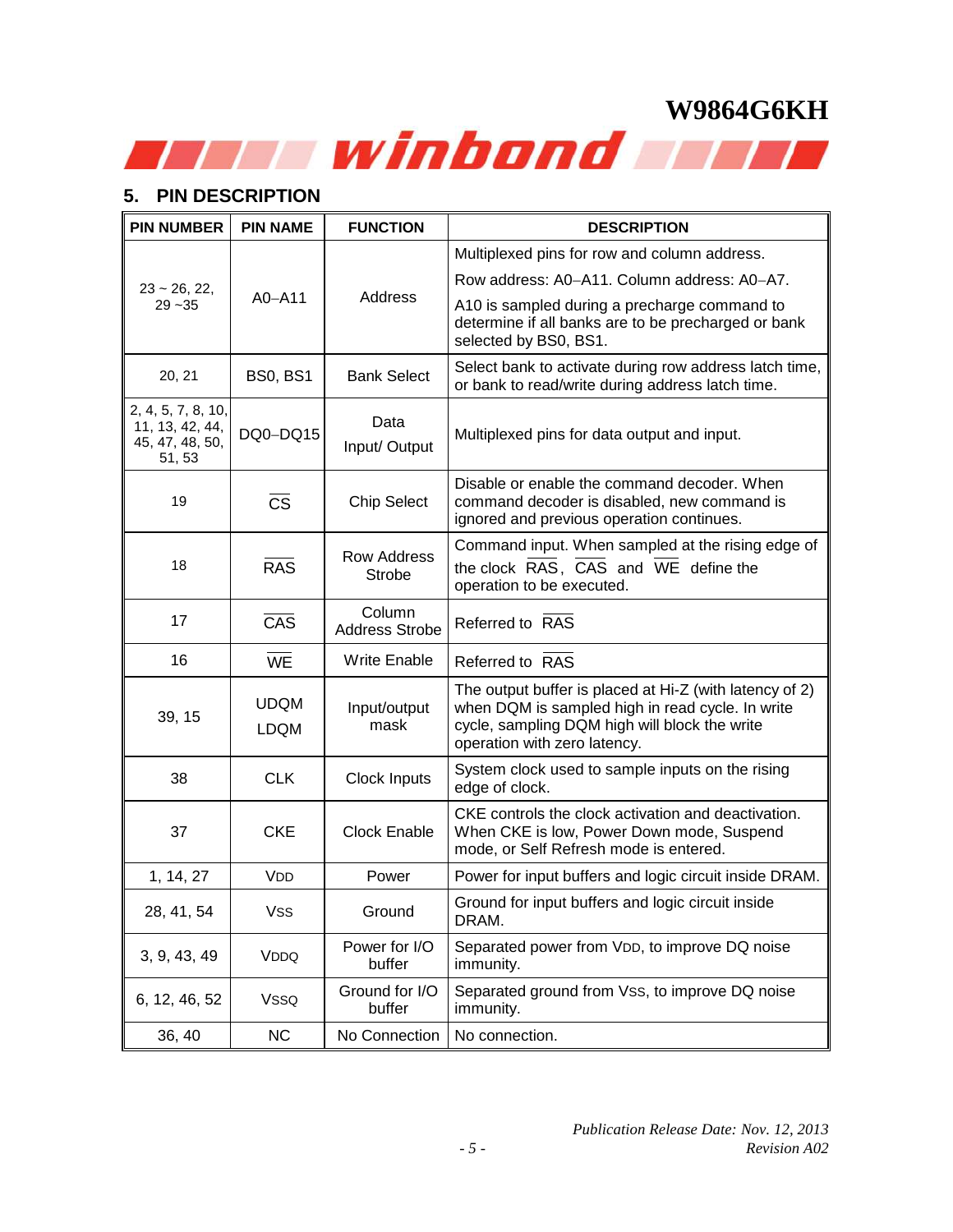

#### **6. BLOCK DIAGRAM**

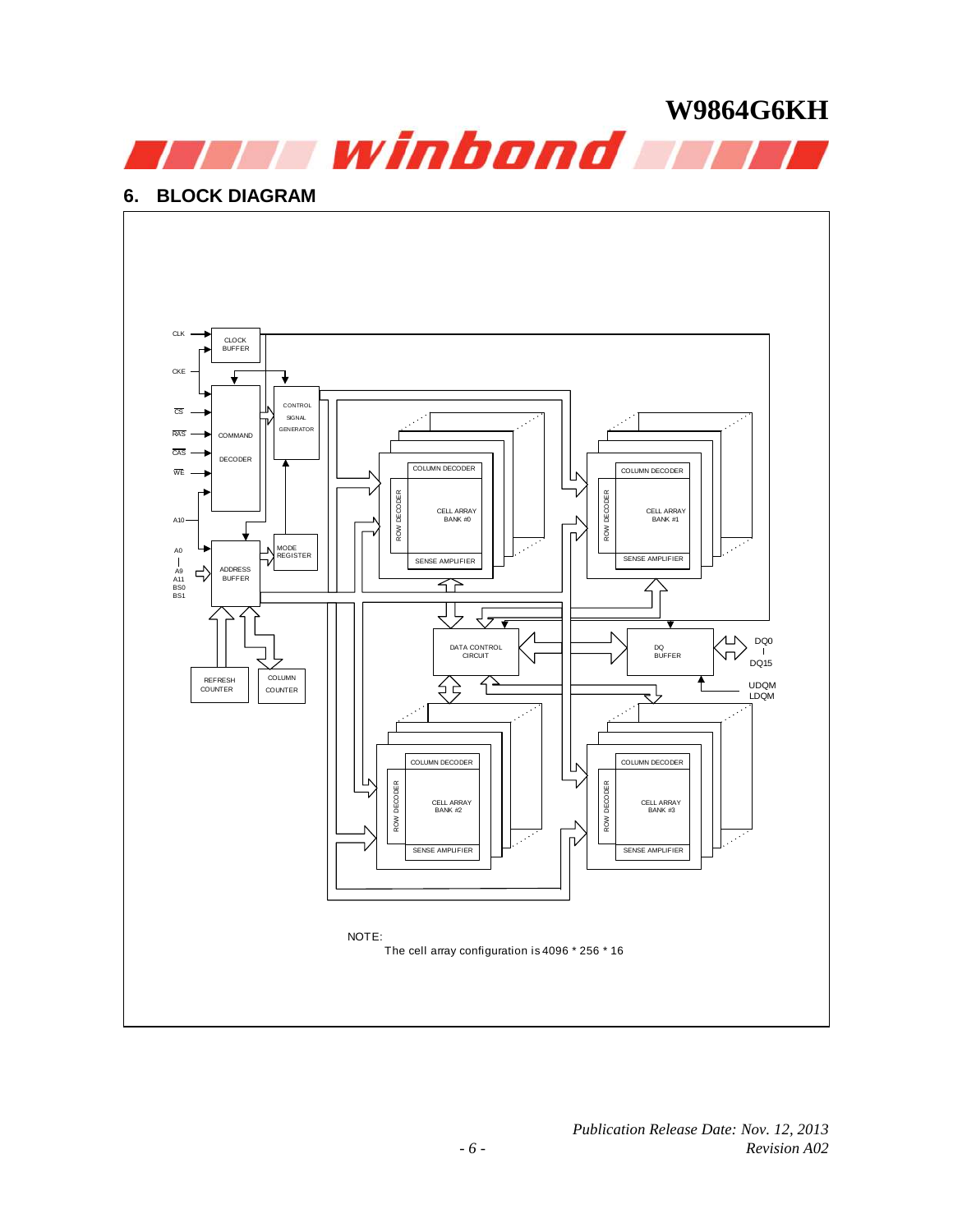

#### **7. FUNCTIONAL DESCRIPTION**

#### **7.1 Power Up and Initialization**

The default power up state of the mode register is unspecified. The following power up and initialization sequence need to be followed to guarantee the device being preconditioned to each user specific needs.

During power up, all VDD and VDDQ pins must be ramp up simultaneously to the specified voltage when the input signals are held in the "NOP" state. The power up voltage must not exceed VDD +  $0.3V$ on any of the input pins or VDD supplies. After power up, an initial pause of 200 µS is required followed by a precharge of all banks using the precharge command. To prevent data contention on the DQ bus during power up, it is required that the DQM and CKE pins be held high during the initial pause period. Once all banks have been precharged, the Mode Register Set Command must be issued to initialize the Mode Register. An additional eight Auto Refresh cycles (CBR) are also required before or after programming the Mode Register to ensure proper subsequent operation.

#### **7.2 Programming Mode Register Set command**

After initial power up, the Mode Register Set Command must be issued for proper device operation. All banks must be in a precharged state and CKE must be high at least one cycle before the Mode Register Set Command can be issued. The Mode Register Set Command is activated by the low signals of RAS, CAS, CS and WE at the positive edge of the clock. The address input data during this cycle defines the parameters to be set as shown in the Mode Register Operation table. A new command may be issued following the mode register set command once a delay equal to t<sub>RSC</sub> has elapsed. Please refer to the next page for Mode Register Set Cycle and Operation Table.

#### **7.3 Bank Activate Command**

The Bank Activate command must be applied before any Read or Write operation can be executed. The operation is similar to RAS activate in EDO DRAM. The delay from when the Bank Activate command is applied to when the first read or write operation can begin must not be less than the RAS to CAS delay time  $(t_{\text{RCD}})$ . Once a bank has been activated it must be precharged before another Bank Activate command can be issued to the same bank. The minimum time interval between successive Bank Activate commands to the same bank is determined by the RAS cycle time of the device  $(t_{BC})$ . The minimum time interval between interleaved Bank Activate commands (Bank A to Bank B and vice versa) is the Bank to Bank delay time  $(t_{RRD})$ . The maximum time that each bank can be held active is specified as  $t_{RAS}$  (max.).

#### **7.4 Read and Write Access Modes**

After a bank has been activated, a read or write cycle can be followed. This is accomplished by setting RAS high and CAS low at the clock rising edge after minimum of  $t_{RCD}$  delay. WE pin voltage level defines whether the access cycle is a read operation ( WE high), or a write operation ( WE low). The address inputs determine the starting column address.

Reading or writing to a different row within an activated bank requires the bank be precharged and a new Bank Activate command be issued. When more than one bank is activated, interleaved bank Read or Write operations are possible. By using the programmed burst length and alternating the access and precharge operations between multiple banks, seamless data access operation among many different pages can be realized. Read or Write Commands can also be issued to the same bank or between active banks on every clock cycle.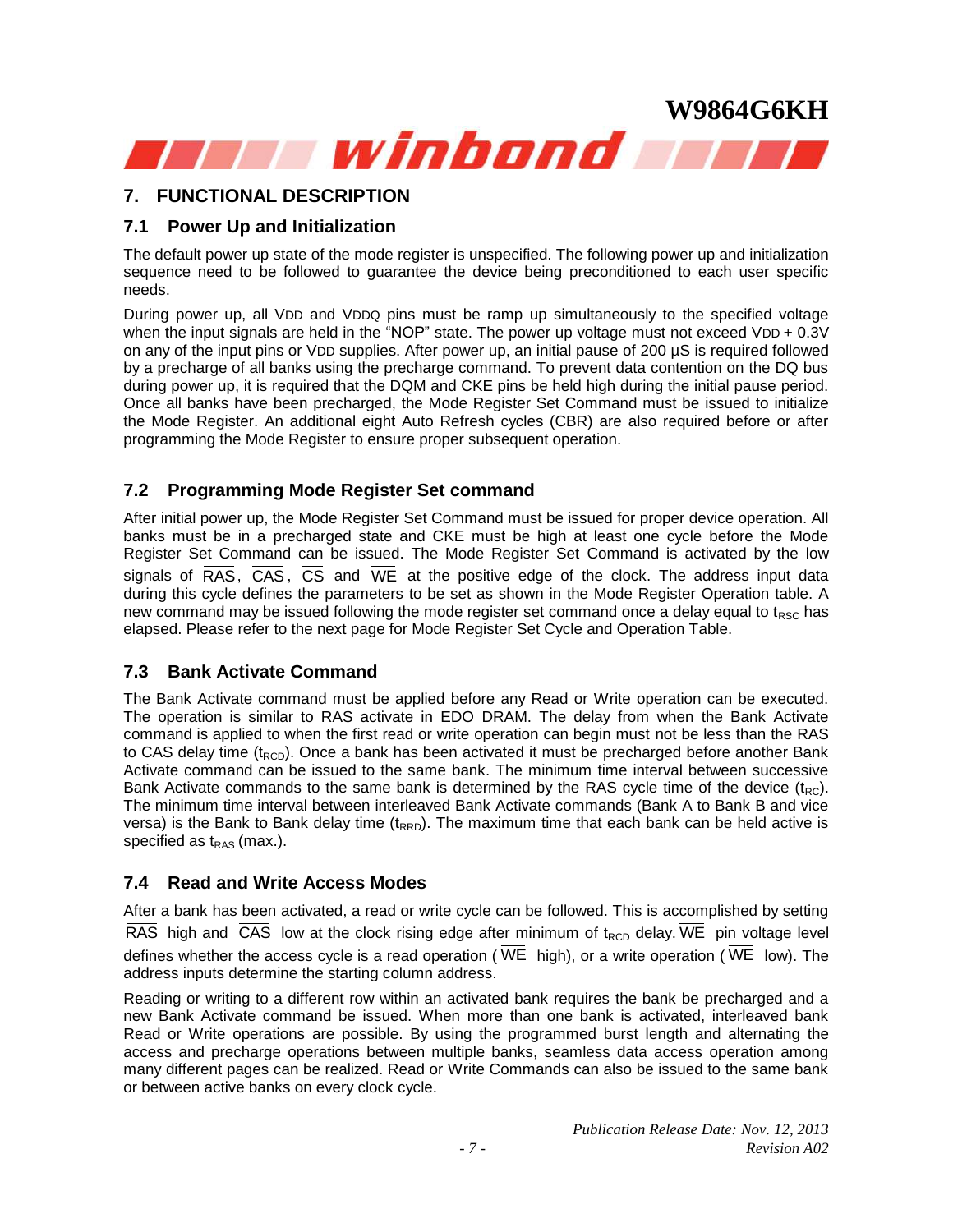#### **7.5 Burst Read Command**

The Burst Read command is initiated by applying logic low level to CS and CAS while holding RAS and WE high at the rising edge of the clock. The address inputs determine the starting column address for the burst. The Mode Register sets type of burst (sequential or interleave) and the burst length (1, 2, 4, 8, full page) during the Mode Register Set Up cycle. Table 2 and 3 in the next page explain the address sequence of interleave mode and sequence mode.

#### **7.6 Burst Command**

The Burst Write command is initiated by applying logic low level to CS, CAS and WE while holding RAS high at the rising edge of the clock. The address inputs determine the starting column address. Data for the first burst write cycle must be applied on the DQ pins on the same clock cycle that the Write Command is issued. The remaining data inputs must be supplied on each subsequent rising clock edge until the burst length is completed. Data supplied to the DQ pins after burst finishes will be ignored.

#### **7.7 Read Interrupted by a Read**

A Burst Read may be interrupted by another Read Command. When the previous burst is interrupted, the remaining addresses are overridden by the new read address with the full burst length. The data from the first Read Command continues to appear on the outputs until the CAS Latency from the interrupting Read Command the is satisfied.

#### **7.8 Read Interrupted by a Write**

To interrupt a burst read with a Write Command, DQM may be needed to place the DQs (output drivers) in a high impedance state to avoid data contention on the DQ bus. If a Read Command will issue data on the first and second clocks cycles of the write operation, DQM is needed to insure the DQs are tri-stated. After that point the Write Command will have control of the DQ bus and DQM masking is no longer needed.

#### **7.9 Write Interrupted by a Write**

A burst write may be interrupted before completion of the burst by another Write Command. When the previous burst is interrupted, the remaining addresses are overridden by the new address and data will be written into the device until the programmed burst length is satisfied.

#### **7.10 Write Interrupted by a Read**

A Read Command will interrupt a burst write operation on the same clock cycle that the Read Command is activated. The DQs must be in the high impedance state at least one cycle before the new read data appears on the outputs to avoid data contention. When the Read Command is activated, any residual data from the burst write cycle will be ignored.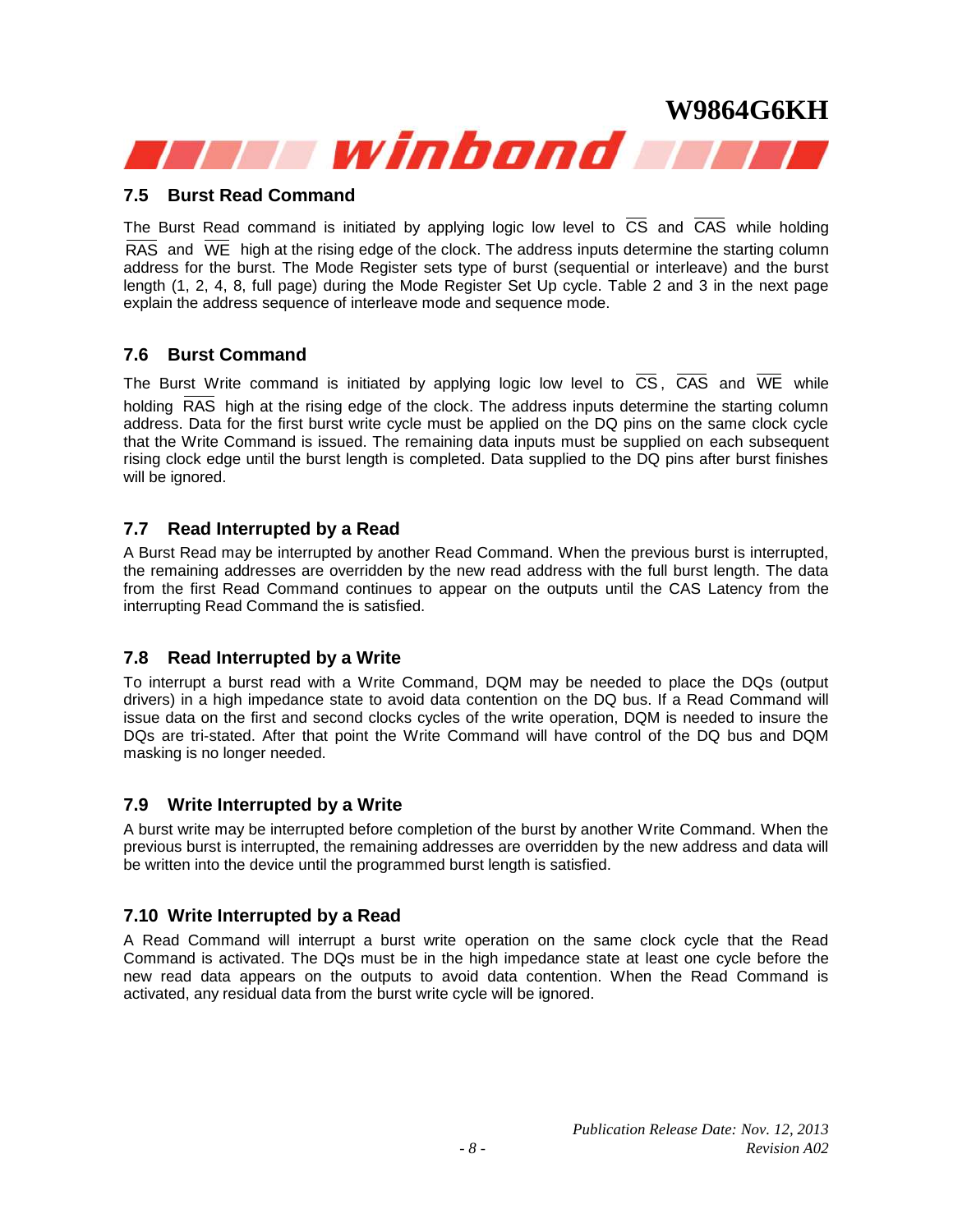#### **7.11 Burst Stop Command**

A Burst Stop Command may be used to terminate the existing burst operation but leave the bank open for future Read or Write Commands to the same page of the active bank, if the burst length is full page. Use of the Burst Stop Command during other burst length operations is illegal. The Burst Stop Command is defined by having RAS and CAS high with CS and WE low at the rising edge of the clock. The data DQs go to a high impedance state after a delay, which is equal to the CAS Latency in a burst read cycle, interrupted by Burst Stop.

#### **7.12 Addressing Sequence of Sequential Mode**

A column access is performed by increasing the address from the column address which is input to the device. The disturb address is varied by the Burst Length as shown in Table 2.

| <b>DATA</b> | <b>ACCESS ADDRESS</b> | <b>BURST LENGTH</b>                            |
|-------------|-----------------------|------------------------------------------------|
| Data 0      | n                     | $BL = 2$ (disturb address is A0)               |
| Data 1      | $n + 1$               | No address carry from A0 to A1                 |
| Data 2      | $n + 2$               | $BL = 4$ (disturb addresses are A0 and A1)     |
| Data 3      | $n + 3$               | No address carry from A1 to A2                 |
| Data 4      | $n + 4$               |                                                |
| Data 5      | $n + 5$               | $BL = 8$ (disturb addresses are A0, A1 and A2) |
| Data 6      | $n + 6$               | No address carry from A2 to A3                 |
| Data 7      | $n + 7$               |                                                |

#### **Table 2 Address Sequence of Sequential Mode**

#### **7.13 Addressing Sequence of Interleave Mode**

A column access is started in the input column address and is performed by inverting the address bit in the sequence shown in Table 3.

| <b>DATA</b> | <b>ACCESS ADDRESS</b>      | <b>BURST LENGTH</b> |
|-------------|----------------------------|---------------------|
| Data 0      | A8 A7 A6 A5 A4 A3 A2 A1 A0 | $BL = 2$            |
| Data 1      | A8 A7 A6 A5 A4 A3 A2 A1 A0 |                     |
| Data 2      | A8 A7 A6 A5 A4 A3 A2 A1 A0 | $BL = 4$            |
| Data 3      | A8 A7 A6 A5 A4 A3 A2 A1 A0 |                     |
| Data 4      | A8 A7 A6 A5 A4 A3 A2 A1 A0 | $BL = 8$            |
| Data 5      | A8 A7 A6 A5 A4 A3 A2 A1 A0 |                     |
| Data 6      | A8 A7 A6 A5 A4 A3 A2 A1 A0 |                     |
| Data 7      | A8 A7 A6 A5 A4 A3 A2 A1 A0 |                     |

#### **Table 3 Address Sequence of Interleave Mode**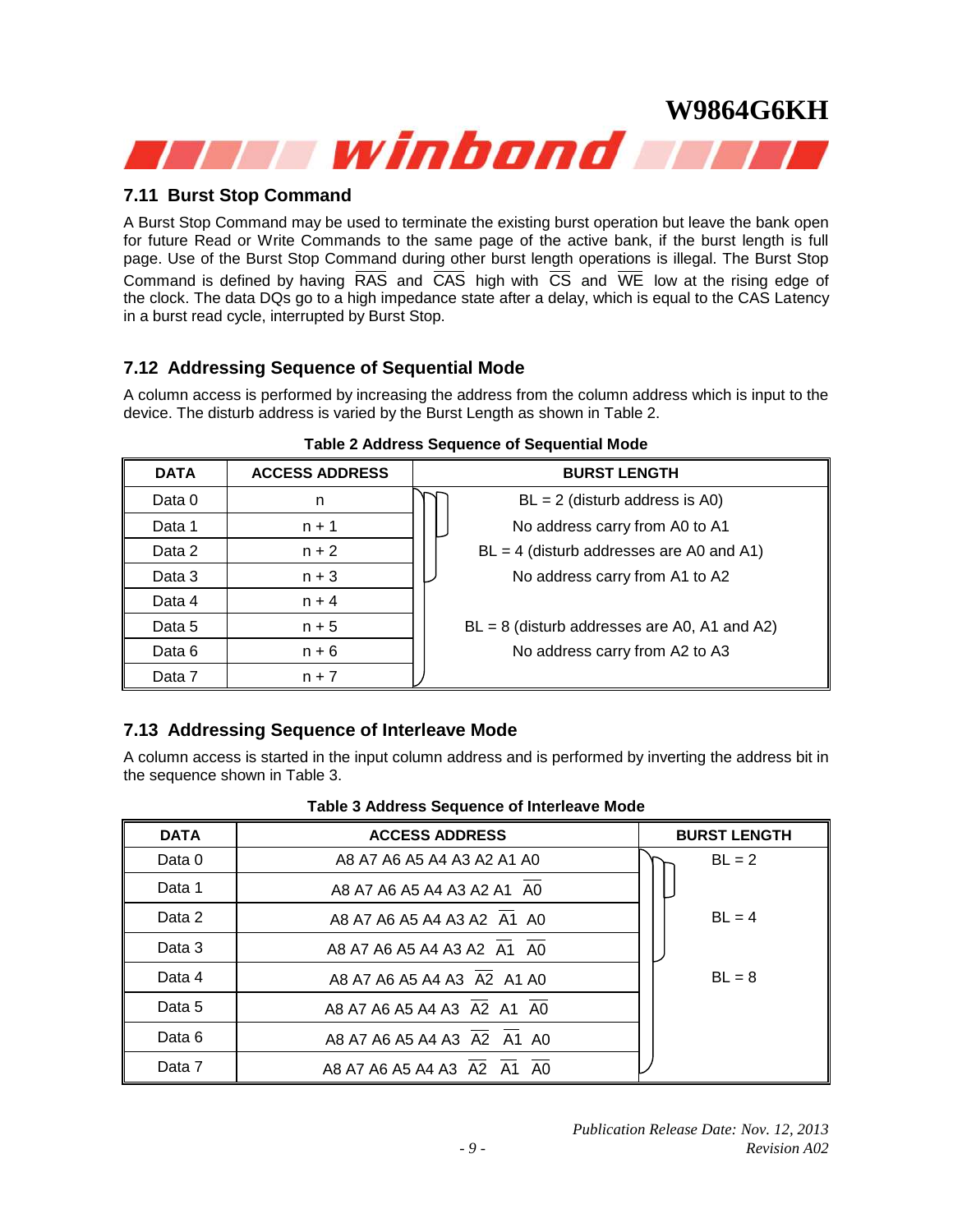#### **7.14 Auto-precharge Command**

If A10 is set to high when the Read or Write Command is issued, then the auto-precharge function is entered. During auto-precharge, a Read Command will execute as normal with the exception that the active bank will begin to precharge automatically before all burst read cycles have been completed. Regardless of burst length, it will begin a certain number of clocks prior to the end of the scheduled burst cycle. The number of clocks is determined by CAS Latency.

A Read or Write Command with auto-precharge can not be interrupted before the entire burst operation is completed for the same bank. Therefore, use of a Read, Write, or Precharge Command is prohibited during a read or write cycle with auto-precharge. Once the precharge operation has started, the bank cannot be reactivated until the Precharge time  $(t_{RP})$  has been satisfied. Issue of Auto-Precharge command is illegal if the burst is set to full page length. If A10 is high when a Write Command is issued, the Write with Auto-Precharge function is initiated. The SDRAM automatically enters the precharge operation two clocks delay from the last burst write cycle. This delay is referred to as write t<sub>WR</sub>. The bank undergoing auto-precharge cannot be reactivated until t<sub>WR</sub> and t<sub>RP</sub> are satisfied. This is referred to as t<sub>DAL</sub>, Data-in to Active delay (t<sub>DAL</sub> = t<sub>WR</sub> + t<sub>RP</sub>). When using the Auto-precharge Command, the interval between the Bank Activate Command and the beginning of the internal precharge operation must satisfy  $t_{RAS}$  (min).

#### **7.15 Precharge Command**

The Precharge Command is used to precharge or close a bank that has been activated. The Precharge Command is entered when CS, RAS and WE are low and CAS is high at the rising edge of the clock. The Precharge Command can be used to precharge each bank separately or all banks simultaneously. Three address bits, A10, BS0, and BS1 are used to define which bank(s) is to be precharged when the command is issued. After the Precharge Command is issued, the precharged bank must be reactivated before a new read or write access can be executed. The delay between the Precharge Command and the Activate Command must be greater than or equal to the Precharge time  $(t_{RP})$ .

#### **7.16 Self Refresh Command**

The Self Refresh Command is defined by having CS, RAS, CAS and CKE held low with WE high at the rising edge of the clock. All banks must be idle prior to issuing the Self Refresh Command. Once the command is registered, CKE must be held low to keep the device in Self Refresh mode. When the SDRAM has entered Self Refresh mode all of the external control signals, except CKE, are disabled. The clock is internally disabled during Self Refresh Operation to save power. The device will exit Self Refresh operation after CKE is returned high. Any subsequent commands can be issued after  $t_{XSR}$ from the end of Self Refresh Command.

If, during normal operation, AUTO REFRESH cycles are issued in bursts (as opposed to being evenly distributed), a burst of 4,096 AUTO REFRESH cycles should be completed just prior to entering and just after exiting the self refresh mode.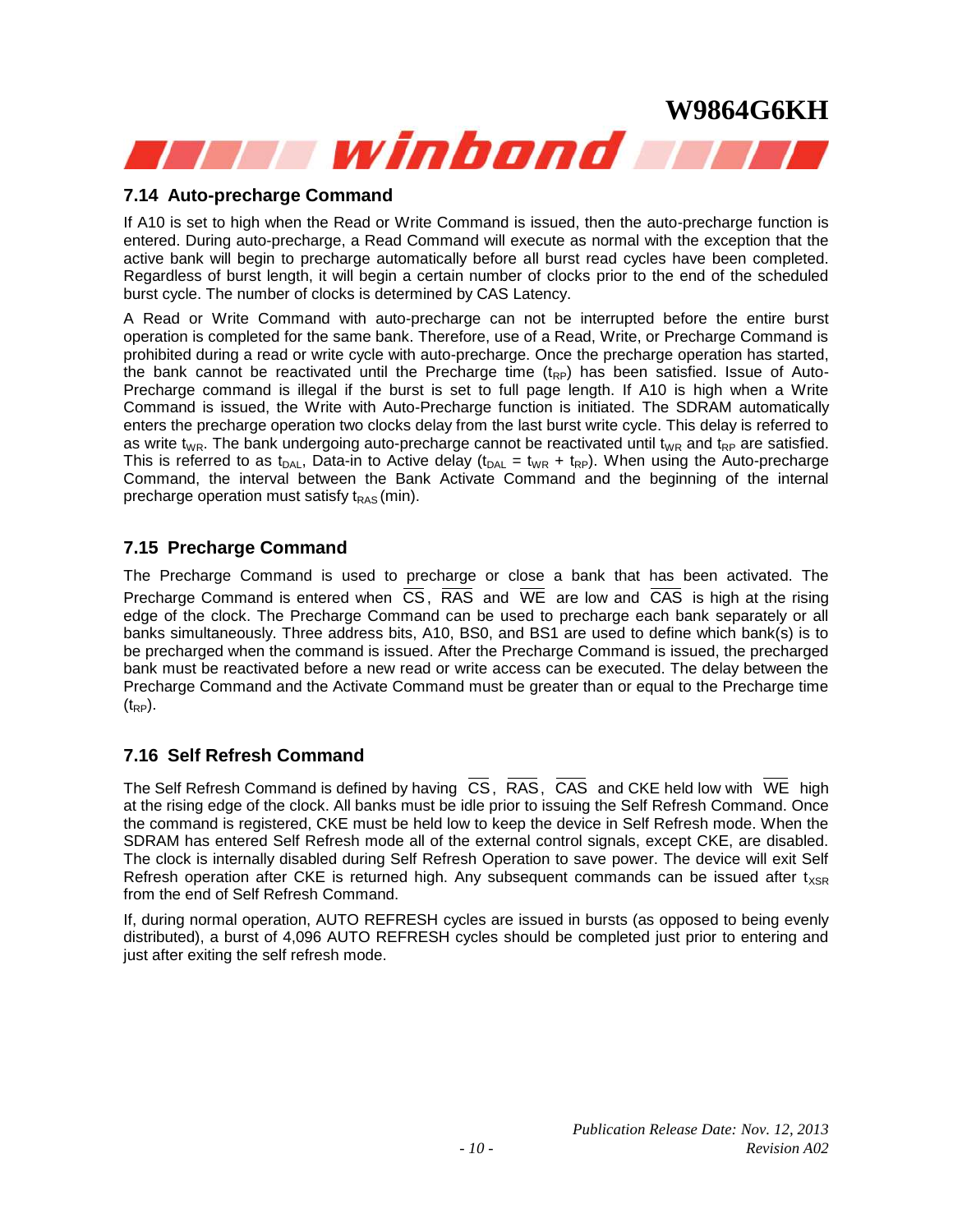#### **7.17 Power Down Mode**

The Power Down mode is initiated by holding CKE low. All of the receiver circuits except CKE are gated off to reduce the power. The Power Down mode does not perform any refresh operations, therefore the device can not remain in Power Down mode longer than the Refresh period ( $t_{\text{REF}}$ ) of the device.

The Power Down mode is exited by bringing CKE high. When CKE goes high, a No Operation Command is required on the next rising clock edge, depending on tCK. The input buffers need to be enabled with CKE held high for a period equal to  $t_{CKS}$  (min.) +  $t_{CK}$  (min.).

#### **7.18 No Operation Command**

The No Operation Command should be used in cases when the SDRAM is in a idle or a wait state to prevent the SDRAM from registering any unwanted commands between operations. A No Operation Command is registered when CS is low with RAS, CAS, and WE held high at the rising edge of the clock. A No Operation Command will not terminate a previous operation that is still executing, such as a burst read or write cycle.

#### **7.19 Deselect Command**

The Deselect Command performs the same function as a No Operation Command. Deselect Command occurs when CS is brought high, the RAS, CAS , and WE signals become don't Care.

#### **7.20 Clock Suspend Mode**

During normal access mode, CKE must be held high enabling the clock. When CKE is registered low while at least one of the banks is active, Clock Suspend Mode is entered. The Clock Suspend mode deactivates the internal clock and suspends any clocked operation that was currently being executed. There is a one clock delay between the registration of CKE low and the time at which the SDRAM operation suspends. While in Clock Suspend mode, the SDRAM ignores any new commands that are issued. The Clock Suspend mode is exited by bringing CKE high. There is a one clock cycle delay from when CKE returns high to when Clock Suspend mode is exited.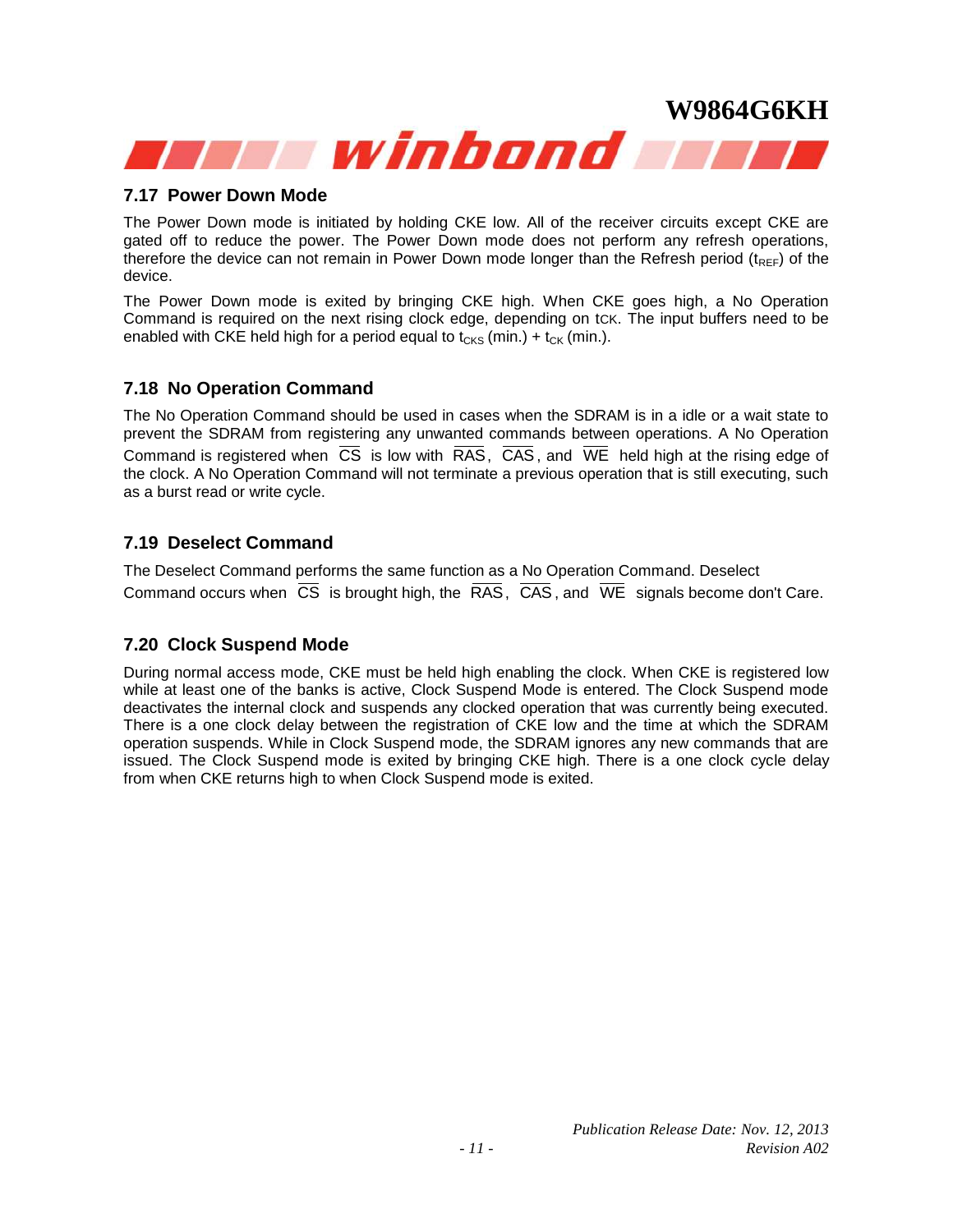#### **8. OPERATION MODE**

Fully synchronous operations are performed to latch the commands at the positive edges of CLK. Table 1 shows the truth table for the operation commands.

| <b>COMMAND</b>              | <b>DEVICE</b>         | CKEn-1 | <b>CKEn</b> | <b>DQM</b> | <b>BS0, 1</b> | A10          | A0-A9,       | $\overline{\text{cs}}$ | RAS | CAS | <b>WE</b> |
|-----------------------------|-----------------------|--------|-------------|------------|---------------|--------------|--------------|------------------------|-----|-----|-----------|
|                             | <b>STATE</b>          |        |             |            |               |              | A11          |                        |     |     |           |
| <b>Bank Active</b>          | Idle                  | H      | x           | x          | $\mathsf{v}$  | v            | V            | L                      | Г   | H   | H         |
| <b>Bank Precharge</b>       | Any                   | H      | x           | x          | $\mathsf{v}$  | L            | x            | L                      | L   | H   | L         |
| Precharge All               | Any                   | H      | х           | x          | X             | H            | X            | L                      | L   | H   | L         |
| Write                       | Active $(3)$          | H      | x           | x          | $\mathsf{V}$  | L            | $\mathsf{v}$ | L                      | H   | L   | L         |
| Write with Auto-precharge   | Active <sup>(3)</sup> | H      | x           | x          | $\mathsf{v}$  | H            | v            | L                      | H   | L   | L         |
| Read                        | Active <sup>(3)</sup> | H      | x           | x          | $\mathsf{v}$  | L            | v            | L                      | H   | L   | H         |
| Read with Auto-precharge    | Active <sup>(3)</sup> | H      | x           | x          | $\mathsf{v}$  | H            | v            | L                      | H   | L   | H         |
| Mode Register Set           | Idle                  | H      | x           | x          | $\mathsf{V}$  | $\mathsf{v}$ | $\mathsf{v}$ | L                      | L   | L   | L         |
| No-Operation                | Any                   | H      | x           | x          | X             | x            | X            | L                      | H   | H   | H         |
| <b>Burst Stop</b>           | Active <sup>(4)</sup> | H      | x           | x          | x             | x            | x            | L                      | H   | H   | L         |
| <b>Device Deselect</b>      | Any                   | H      | x           | x          | X             | x            | X            | H                      | X   | x   | x         |
| Auto-Refresh                | Idle                  | H      | H           | x          | х             | x            | x            | L                      | L   | L   | H         |
| Self-Refresh Entry          | Idle                  | H      | L           | x          | X             | x            | X            | L                      | L   | L   | H         |
| Self Refresh Exit           | idle                  | L      | н           | x          | х             | x            | x            | H                      | X   | x   | x         |
|                             | (S.R)                 | L      | H           | x          | x             | x            | X            | L                      | H   | H   | x         |
| Clock suspend Mode<br>Entry | Active                | H      | L           | x          | х             | x            | x            | x                      | x   | x   | x         |
| Power Down Mode Entry       | Idle                  | H      | L           | x          | X             | x            | X            | H                      | X   | x   | X         |
|                             | Active $(5)$          | H      | L           | x          | x             | x            | x            | L                      | н   | н   | H         |
| Clock Suspend Mode Exit     | Active                | L      | H           | x          | х             | x            | x            | x                      | x   | x   | X         |
|                             | Any                   | L      | н           | x          | X             | x            | x            | H                      | X   | x   | X         |
| Power Down Mode Exit        | (Power<br>Down)       | L      | H           | x          | X             | x            | x            | L                      | H   | H   | H         |
| Data write/Output Enable    | Active                | H      | x           | L          | x             | x            | x            | x                      | x   | x   | x         |
| Data write/Output Disable   | Active                | H      | x           | H          | x             | x            | x            | x                      | X   | x   | x         |

#### **Table 1 Truth Table (Note (1), (2))**

**Notes:**

(1)  $v =$  valid  $x =$  Don't care L = Low Level H = High Level

(2) CKEn signal is input level when commands are provided.

CKEn-1 signal is the input level one clock cycle before the command is issued.

(3) These are state of bank designated by BS0, BS1 signals.

(4) Device state is full page burst operation.

(5) Power Down Mode can not be entered in the burst cycle.

When this command asserts in the burst cycle, device state is clock suspend mode.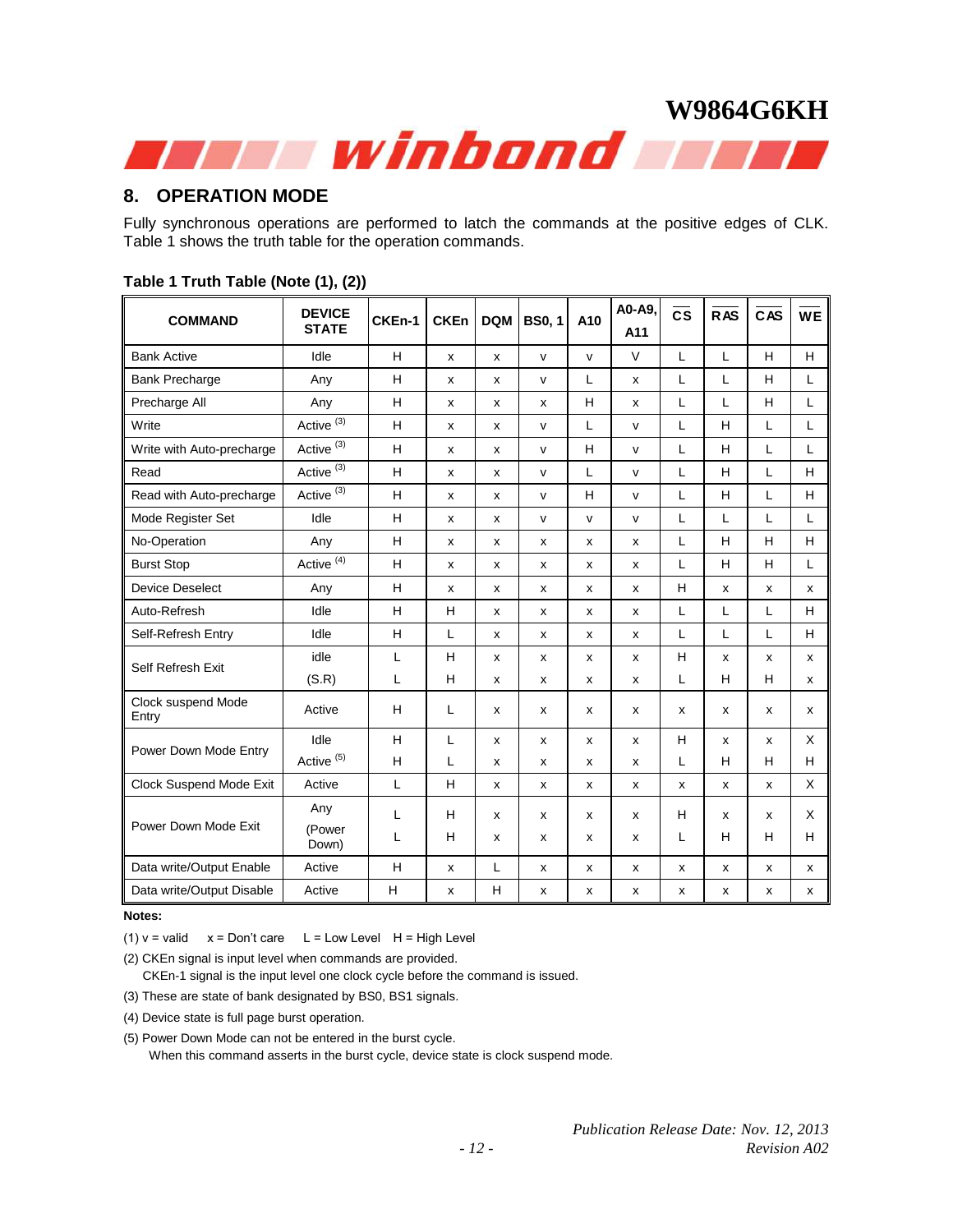#### **9. ELECTRICAL CHARACTERISTICS**

#### **9.1 Absolute Maximum Ratings**

| <b>PARAMETER</b>                           | <b>SYMBOL</b> | <b>RATING</b>                             | <b>UNIT</b> | <b>NOTES</b> |
|--------------------------------------------|---------------|-------------------------------------------|-------------|--------------|
| Voltage on any pin relative to VSS         | VIN, VOUT     | $-0.5 \sim$ VDD + 0.5 ( $\leq$ 4.6V max.) | V           |              |
| Voltage on VDD/VDDQ supply relative to VSS | VDD, VDDQ     | $-0.5 - 4.6$                              | V           |              |
| Operating Temperature (-5/-6/-7)           | <b>TOPR</b>   | $0 \sim 70$                               | °C          |              |
| Operating Temperature (-6I)                | <b>TOPR</b>   | $-40 - 85$                                | °C          |              |
| Storage Temperature                        | <b>TSTG</b>   | $-55 - 150$                               | °C          |              |
| Soldering Temperature (10s)                | TSOLDER       | 260                                       | °C          |              |
| <b>Power Dissipation</b>                   | PD            |                                           | W           |              |
| <b>Short Circuit Output Current</b>        | <b>IOUT</b>   | 50                                        | mA          |              |

#### **Note:**

1.Exposure to conditions beyond those listed under Absolute Maximum Ratings may adversely affect the life and reliability of the device.

#### **9.2 Recommended DC Operating Conditions**

(TA = 0°C~70°C for -5/-6/-7, TA= -40°C~85°C for -6I)

| <b>PARAMETER</b>                                    | SYM. | <b>MIN</b> | TYP.                     | MAX.        | <b>UNIT</b> | <b>NOTES</b> |
|-----------------------------------------------------|------|------------|--------------------------|-------------|-------------|--------------|
| Power Supply Voltage for -5/-6/-61                  | VDD  | 3.0        | 3.3                      | 3.6         | V           | ◠            |
| Power Supply Voltage for -7                         | VDD  | 2.7        | -                        | 3.6         | V           | 2            |
| Power Supply Voltage for -5/-6/-61 (for I/O Buffer) | VDDQ | 3.0        | 3.3                      | 3.6         | V           | 2            |
| Power Supply Voltage for -7 (for I/O Buffer)        | VDDQ | 2.7        | $\overline{a}$           | 3.6         | V           | 2            |
| Input High Voltage                                  | VIH  | 2.0        | $\overline{a}$           | $VDD + 0.3$ | V           | າ            |
| Input Low Voltage                                   | VIL  | $-0.3$     | $\overline{\phantom{0}}$ | 0.8         | V           | ◠            |

Note: V⊪(max) = VDD/ VDDQ+1.5V for pulse width ≤ 5 nS  $VIL(min) = VSS/VSSQ-1.5V$  for pulse width ≤ 5 nS

#### **9.3 Capacitance**

(VDD = 3.3V  $\pm$  0.3V, TA = 25°C, f = 1 MHz)

| <b>PARAMETER</b>                             | SYM.            | MIN. | MAX. | <b>UNIT</b> |
|----------------------------------------------|-----------------|------|------|-------------|
| Input Capacitance                            |                 |      |      |             |
| (A0 to A11, BS0, BS1, CS, RAS, CAS, WE, CKE) | Ci1             | 2.5  | 4    | pf          |
| Input Capacitance (CLK)                      | <b>CCLK</b>     | 2.5  | 4    | pf          |
| Input/Output Capacitance (DQ0-DQ15)          | Co              | 4    | 6.5  | pf          |
| Input Capacitance DQM                        | Ci <sub>2</sub> | 3.0  | 5.5  | pf          |

**Note:** These parameters are periodically sampled and not 100% tested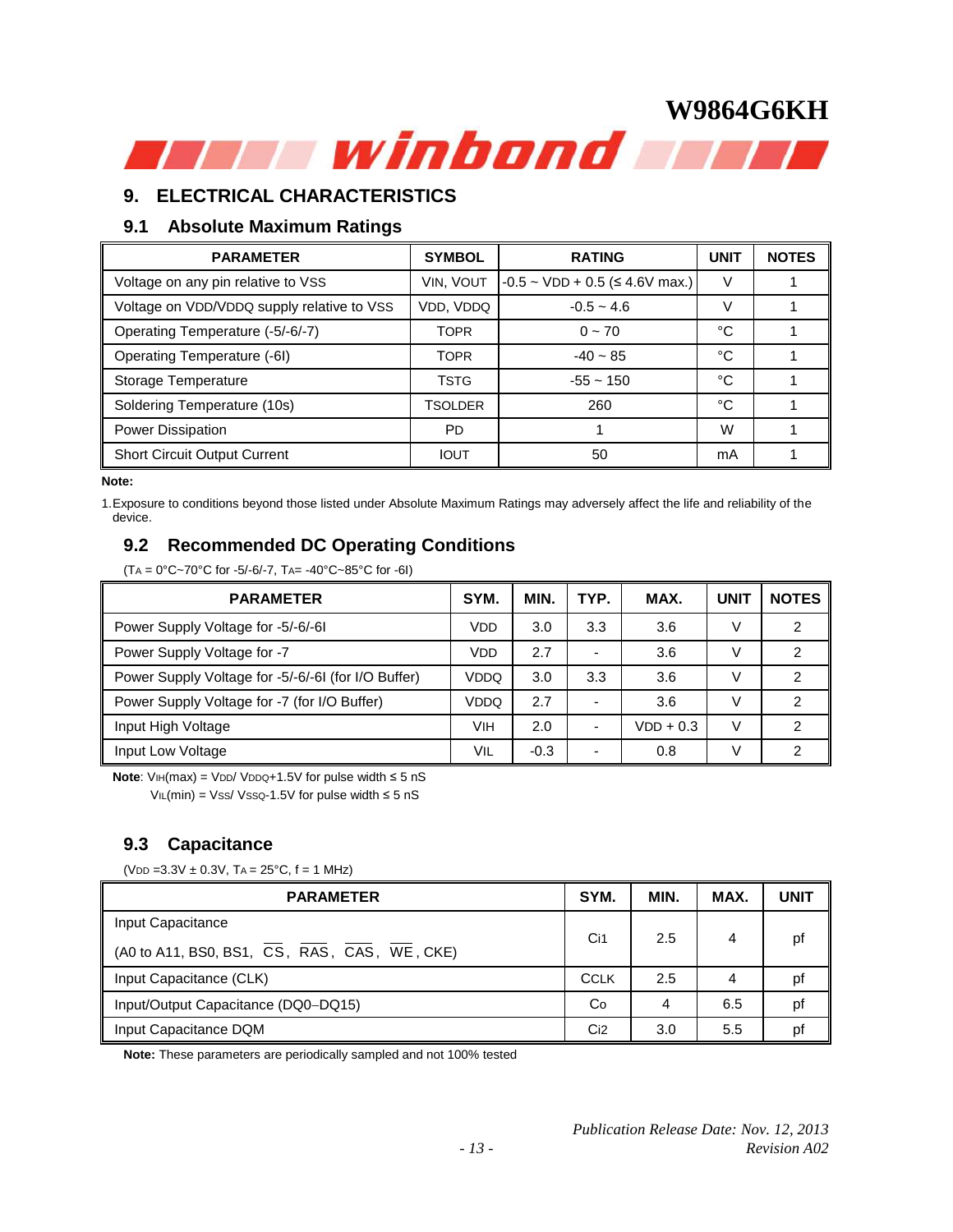

#### **9.4 DC Characteristics**

 $(VDD = 3.3V ± 0.3V for -5/-6, VDD = 2.7V - 3.6V for -7 on TA = 0°C - 70°C, VDD = 3.3V ± 0.3V for -6I on TA = -40°C - 85°C)$ 

| <b>PARAMETER</b>                                                                        |                                  |                    |                | MAX.           | <b>UNIT</b> | <b>NOTES</b> |      |
|-----------------------------------------------------------------------------------------|----------------------------------|--------------------|----------------|----------------|-------------|--------------|------|
|                                                                                         |                                  |                    |                | $-6/-61$       | $-7$        |              |      |
| <b>Operating Current</b><br>$tcK = min.$ , $tcc = min.$                                 | 1 Bank Operation                 | IDD1               | 55             | 50             | 45          |              | 3    |
| Active precharge command<br>cycling without burst operation                             |                                  |                    |                |                |             |              |      |
| <b>Standby Current</b><br>$tcK = min., CS = VIH$<br>$VIIH/L = VII$ (min.)/ $VII$ (max.) | $CKE = VIH$                      | IDD2               | 30             | 25             | 20          |              | 3    |
| <b>Bank: Inactive State</b>                                                             | $CKE = VIL$<br>(Power Down mode) | IDD2P              | $\overline{2}$ | 2              | 2           |              | 3    |
| <b>Standby Current</b>                                                                  |                                  |                    |                |                |             |              |      |
| $CLK = VIL$ , $\overline{CS} = VIH$<br>VIH/L=VIH (min.)/VIL (max.)                      | $CKE = VIH$                      | IDD <sub>2</sub> S | 12             | 12             | 12          |              |      |
| <b>Bank: Inactive State</b>                                                             | $CKE = VIL$<br>(Power Down mode) | IDD2PS             | 2              | $\overline{2}$ | 2           | mA           |      |
| No Operating Current<br>$tcK = min.$ , $CS = VHH (min.)$                                | $CKE = VIH$                      | IDD3               | 40             | 35             | 30          |              |      |
| Bank: Active State (4 Banks)                                                            | $CKE = VIL$<br>(Power Down mode) | <b>IDD3P</b>       | 12             | 12             | 12          |              |      |
| <b>Burst Operating Current</b>                                                          |                                  |                    |                |                |             |              |      |
| $(tcK = min.)$                                                                          |                                  | IDD4               | 80             | 75             | 70          |              | 3, 4 |
| Read/Write command cycling                                                              |                                  |                    |                |                |             |              |      |
| Auto Refresh Current<br>$(tc \kappa = \min.)$                                           |                                  | IDD <sub>5</sub>   | 65             | 60             | 55          |              | 3    |
| Auto refresh command cycling                                                            |                                  |                    |                |                |             |              |      |
| Self Refresh Current                                                                    |                                  |                    |                |                |             |              |      |
| Self refresh mode<br>$(CKE = 0.2V)$                                                     |                                  | $I$ <sub>DD6</sub> | 2              | $\overline{2}$ | 2           |              |      |

| <b>PARAMETER</b>                                                                   | <b>SYMBOL</b> | MIN. | MAX. | <b>UNIT</b> | <b>NOTES</b> |
|------------------------------------------------------------------------------------|---------------|------|------|-------------|--------------|
| Input Leakage Current                                                              |               |      | 5    |             |              |
| $(0 \vee \leq \vee \cup \leq \vee \cup \cup$ , all other pins not under test = 0V) | I(L)          | -5   |      | μA          |              |
| Output Leakage Current                                                             |               | -5   | 5    |             |              |
| (Output disable, $0V \leq V$ OUT $\leq VDDQ$ )                                     | IO(L)         |      |      | μA          |              |
| LVTTL Output "H" Level Voltage                                                     | <b>VOH</b>    | 2.4  |      | V           |              |
| $(10UT = -2 mA)$                                                                   |               |      |      |             |              |
| LVTTL Output "L" Level Voltage                                                     | Vol           |      |      |             |              |
| $(10UT = 2 mA)$                                                                    |               |      | 0.4  | V           |              |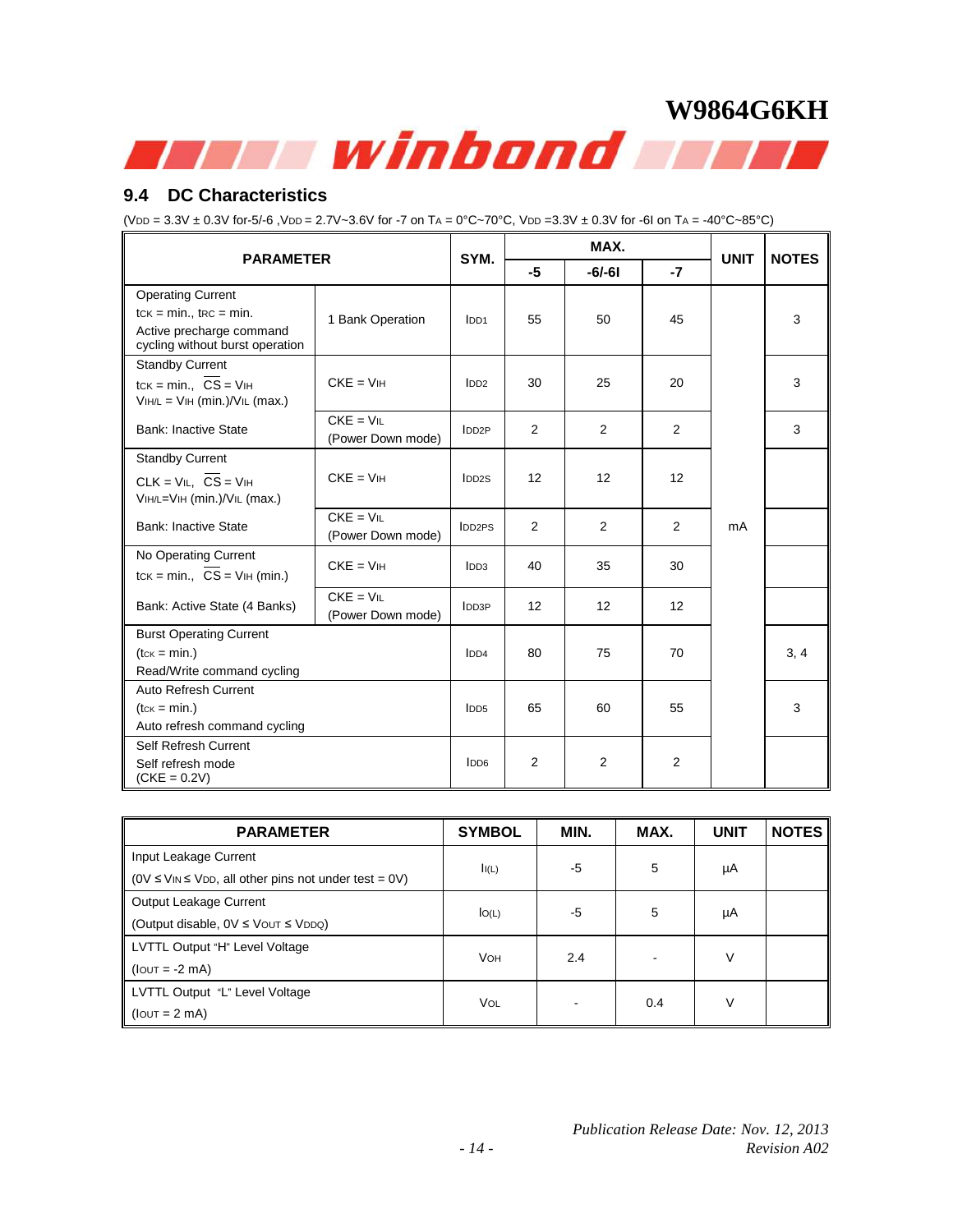#### **9.5 AC Characteristics and Operating Condition**

(VDD =  $3.3V \pm 0.3V$  for-5/-6, VDD = 2.7V-3.6V for -7 on TA =  $0^{\circ}C \sim 70^{\circ}C$ , VDD =  $3.3V \pm 0.3V$  for -6I on TA = -40 $^{\circ}C \sim 85^{\circ}C$ ) (Notes: 5, 6)

| <b>PARAMETER</b>                                        |            | SYM.                           | $-5$           |        | $-6/-61$       |              | $-7$           |                | <b>UNIT</b> | <b>NOTES</b>   |
|---------------------------------------------------------|------------|--------------------------------|----------------|--------|----------------|--------------|----------------|----------------|-------------|----------------|
|                                                         |            |                                | MIN.           | MAX.   | MIN.           | MAX.         | MIN.           | MAX.           |             |                |
| Ref/Active to Ref/Active Command<br>Period              |            | $t_{RC}$                       | 55             |        | 60             |              | 65             |                |             |                |
| Active to precharge Command Period                      |            | $t_{\sf RAS}$                  | 40             | 100000 | 42             | 100000       | 45             | 100000         | nS          |                |
| Active to Read/Write Command Delay<br>Time              |            | t <sub>RCD</sub>               | 15             |        | 15             |              | 20             |                |             |                |
| Read/Write(a) to Read/Write(b)<br><b>Command Period</b> |            | $t_{\text{CCD}}$               | 1              |        | 1              |              | 1              |                | $t_{CK}$    |                |
| Precharge to Active Command Period                      |            | $t_{RP}$                       | 15             |        | 15             |              | 18             |                |             |                |
| Active(a) to Active(b) Command<br>Period                |            | t <sub>RRD</sub>               | 10             |        | 12             |              | 14             |                | nS          |                |
|                                                         | $CL^* = 2$ | $t_{WR}$                       | $\overline{c}$ |        | $\overline{2}$ |              | $\overline{2}$ |                | $t_{CK}$    |                |
| Write Recovery Time                                     | $CL^* = 3$ |                                | $\overline{2}$ |        | 2              |              | $\overline{2}$ |                |             |                |
| <b>CLK Cycle Time</b>                                   | $CL^* = 2$ | $t_{CK}$                       | 10             | 1000   | 7.5            | 1000         | 10             | 1000           |             |                |
|                                                         | $CL^* = 3$ |                                | 5              | 1000   | 6              | 1000         | $\overline{7}$ | 1000           |             |                |
| CLK High Level Width                                    |            | $t_{CH}$                       | $\overline{2}$ |        | $\overline{2}$ |              | 2              |                |             | 8              |
| <b>CLK Low Level Width</b>                              |            | $t_{CL}$                       | $\overline{2}$ |        | 2              |              | $\overline{2}$ |                |             | 8              |
| Access Time from CLK                                    | $CL^* = 2$ | $t_{AC}$                       |                | 6      |                | 6            |                | 6              |             | 9              |
|                                                         | $CL^* = 3$ |                                |                | 4.5    |                | 5            |                | 5.5            |             |                |
| Output Data Hold Time                                   |            | $t_{OH}$                       | 3              |        | 3              |              | 3              |                |             | 9              |
| Output Data High                                        | $CL^* = 2$ | t <sub>HZ</sub>                |                | 6      |                | 6            |                | 6              |             | $\overline{7}$ |
| Impedance Time                                          | $CL^* = 3$ |                                |                | 4.5    |                | 5            |                | 5.5            |             |                |
| Output Data Low Impedance Time                          |            | $t_{LZ}$                       | $\Omega$       |        | $\Omega$       |              | $\Omega$       |                |             | 9              |
| Power Down Mode Entry Time                              |            | $t_{\text{SB}}$                | $\mathbf 0$    | 5      | 0              | 6            | $\mathbf 0$    | $\overline{7}$ | nS          |                |
| Transition Time of CLK (Rise and Fall)                  |            | $t_{\text{T}}$                 |                | 1      |                | $\mathbf{1}$ |                | 1              |             |                |
| Data-in Set-up Time                                     |            | $t_{DS}$                       | 1.5            |        | 1.5            |              | 1.5            |                |             | 8              |
| Data-in Hold Time                                       |            | $t_{DH}$                       | 1              |        | 1              |              | 1              |                |             | 8              |
| Address Set-up Time                                     |            | $t_{AS}$                       | 1.5            |        | 1.5            |              | 1.5            |                |             | 8              |
| <b>Address Hold Time</b>                                |            | t <sub>AH</sub>                | 1              |        | 1              |              | 1              |                |             | 8              |
| CKE Set-up Time                                         |            | $t_{CKS}$                      | 1.5            |        | 1.5            |              | 1.5            |                |             | 8              |
| <b>CKE Hold Time</b>                                    |            | $t_{\scriptstyle{\text{CKH}}}$ | 1              |        | 1              |              | 1              |                |             | 8              |
| Command Set-up Time                                     |            | $t_{\text{CMS}}$               | 1.5            |        | 1.5            |              | 1.5            |                |             | 8              |
| <b>Command Hold Time</b>                                |            | $t_{\text{CMH}}$               | $\mathbf{1}$   |        | 1              |              | 1              |                |             | 8              |
| Refresh Time                                            |            | $t_{REF}$                      |                | 64     |                | 64           |                | 64             | mS          |                |
| Mode register Set Cycle Time                            |            | $t_{\mathsf{RSC}}$             | $\overline{2}$ |        | $\overline{2}$ |              | $\overline{2}$ |                | $t_{CK}$    |                |
| Exit self refresh to ACTIVE command                     |            | $t_{\sf XSR}$                  | 70             |        | 72             |              | 75             |                | nS          |                |

\*CL = CAS Latency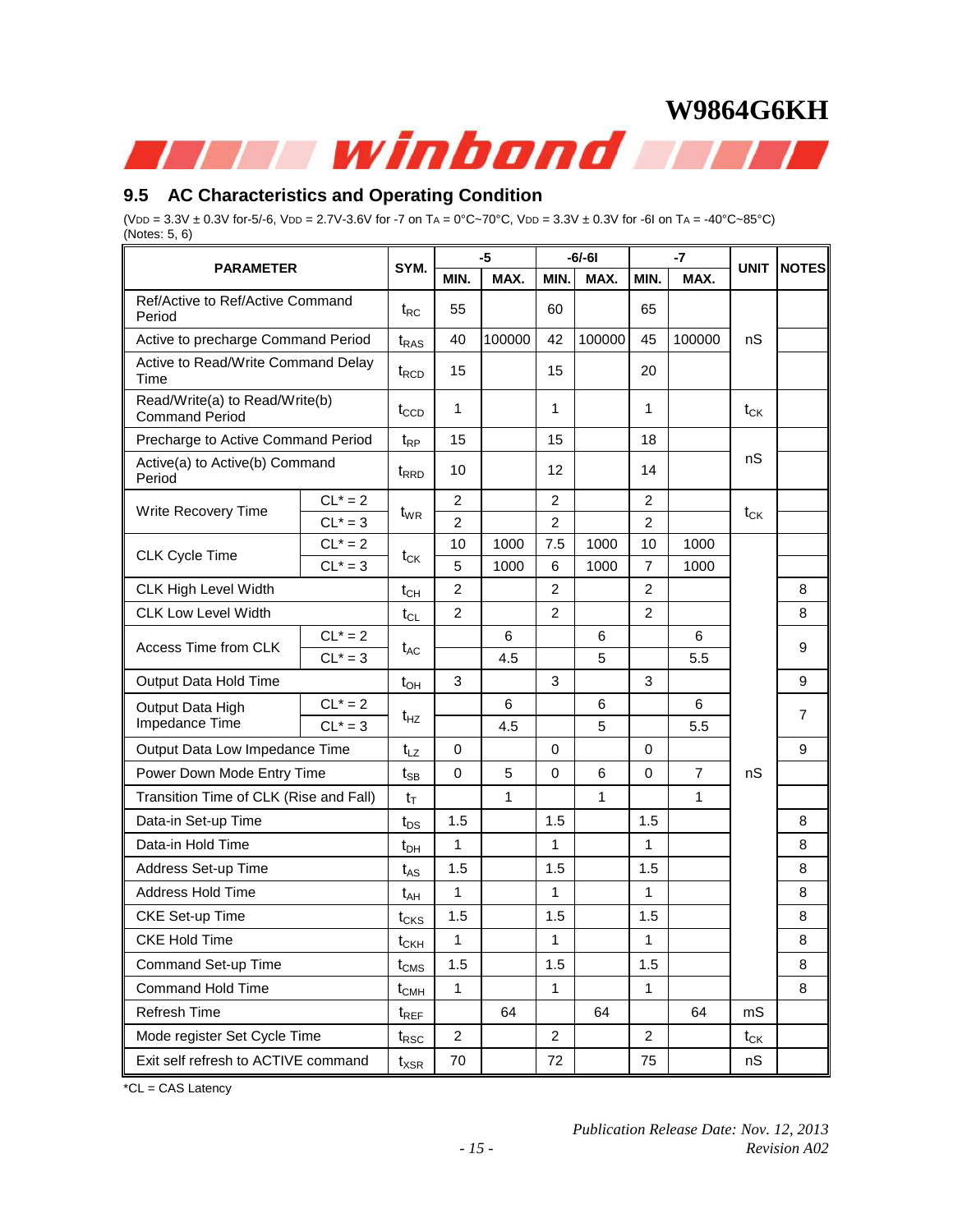

#### **Notes:**

- 1. Operation exceeds "Absolute Maximum Ratings" may cause permanent damage to the devices.
- 2. All voltages are referenced to  $V_{SS}$ .
	- **•** 2.7V~3.6V power supply for -7 speed grades.
- 3. These parameters depend on the cycle rate and listed values are measured at a cycle rate with the minimum values of  $t_{CK}$  and  $t_{RC}$ .
- 4. These parameters depend on the output loading conditions. Specified values are obtained with output open.
- 5. Power up sequence please refer to "Functional Description" section described before.
- 6. AC test load diagram.



<sup>7.</sup>  $t_{HZ}$  defines the time at which the outputs achieve the open circuit condition and is not referenced to output level.

8. Assumed input rise and fall time  $(t_T) = 1nS$ .

If tr & tf is longer than 1nS, transient time compensation should be considered, i.e.,  $[(tr + tf)/2-1]$ nS should be added to the parameter

9. If clock rising time  $(t_T)$  is longer than 1nS,  $(t_T/2-0.5)$ nS should be added to the parameter.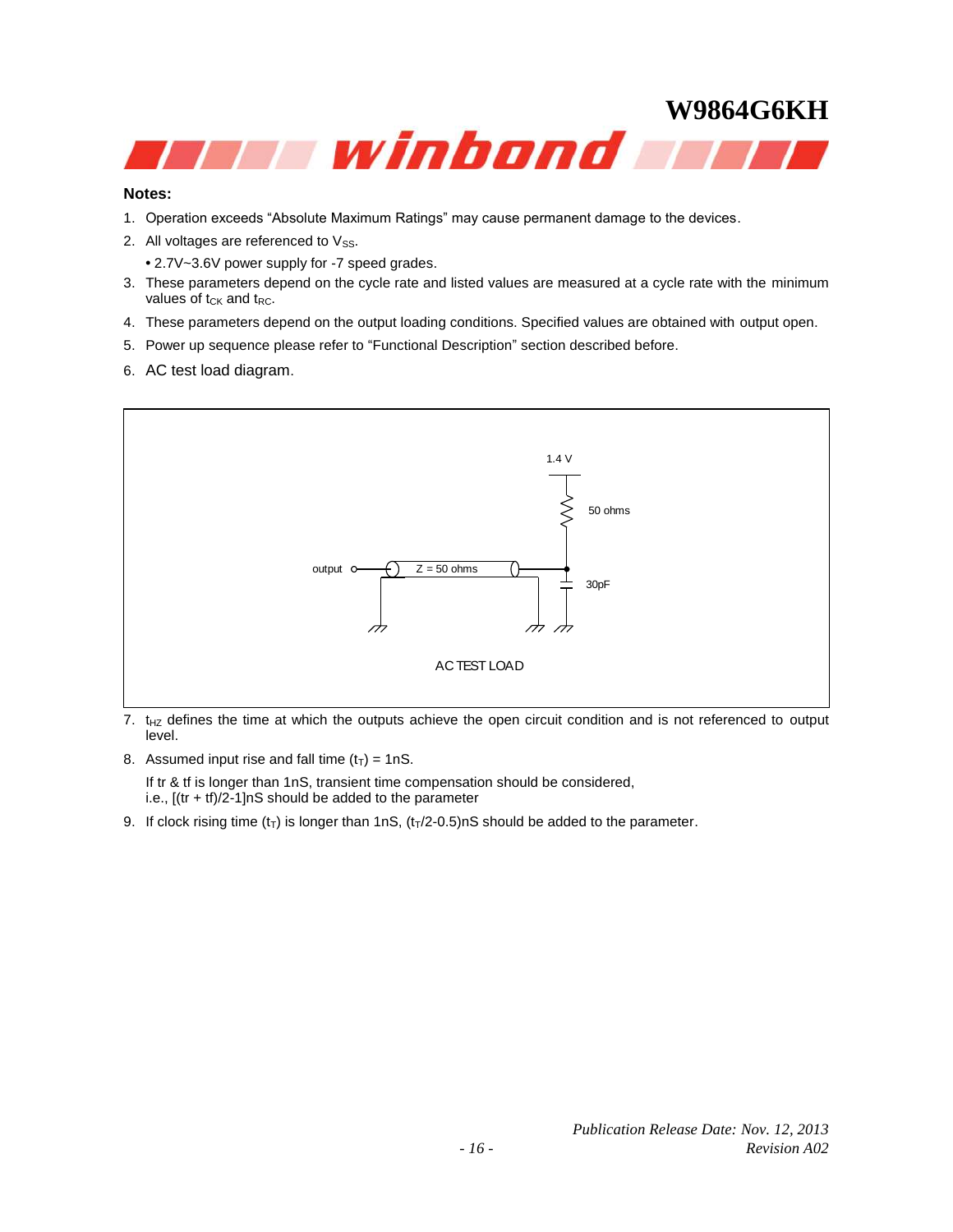

#### **10. TIMING WAVEFORMS**

#### **10.1 Command Input Timing**

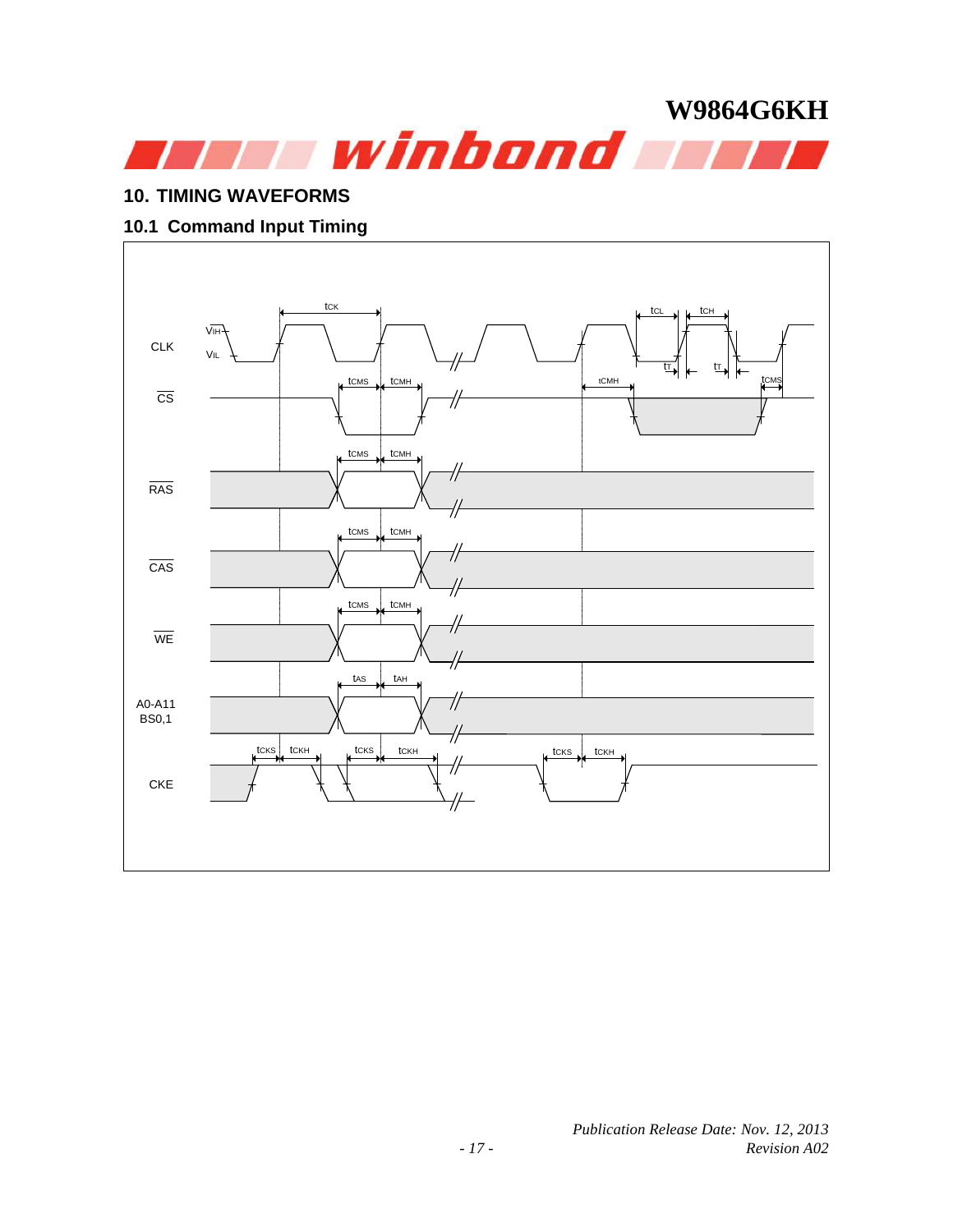

#### **10.2 Read Timing**

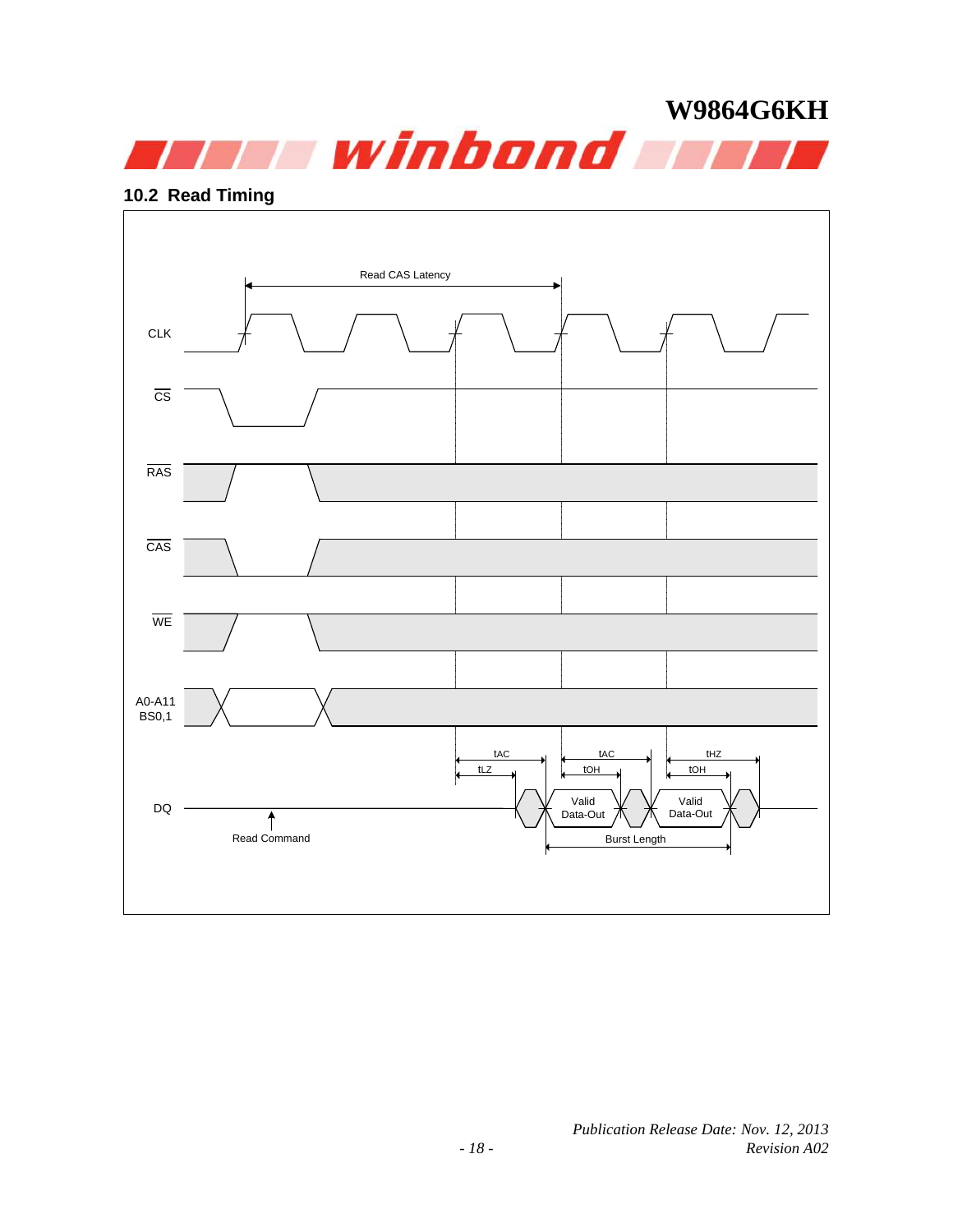

#### **10.3 Control Timing of Input/Output Data**

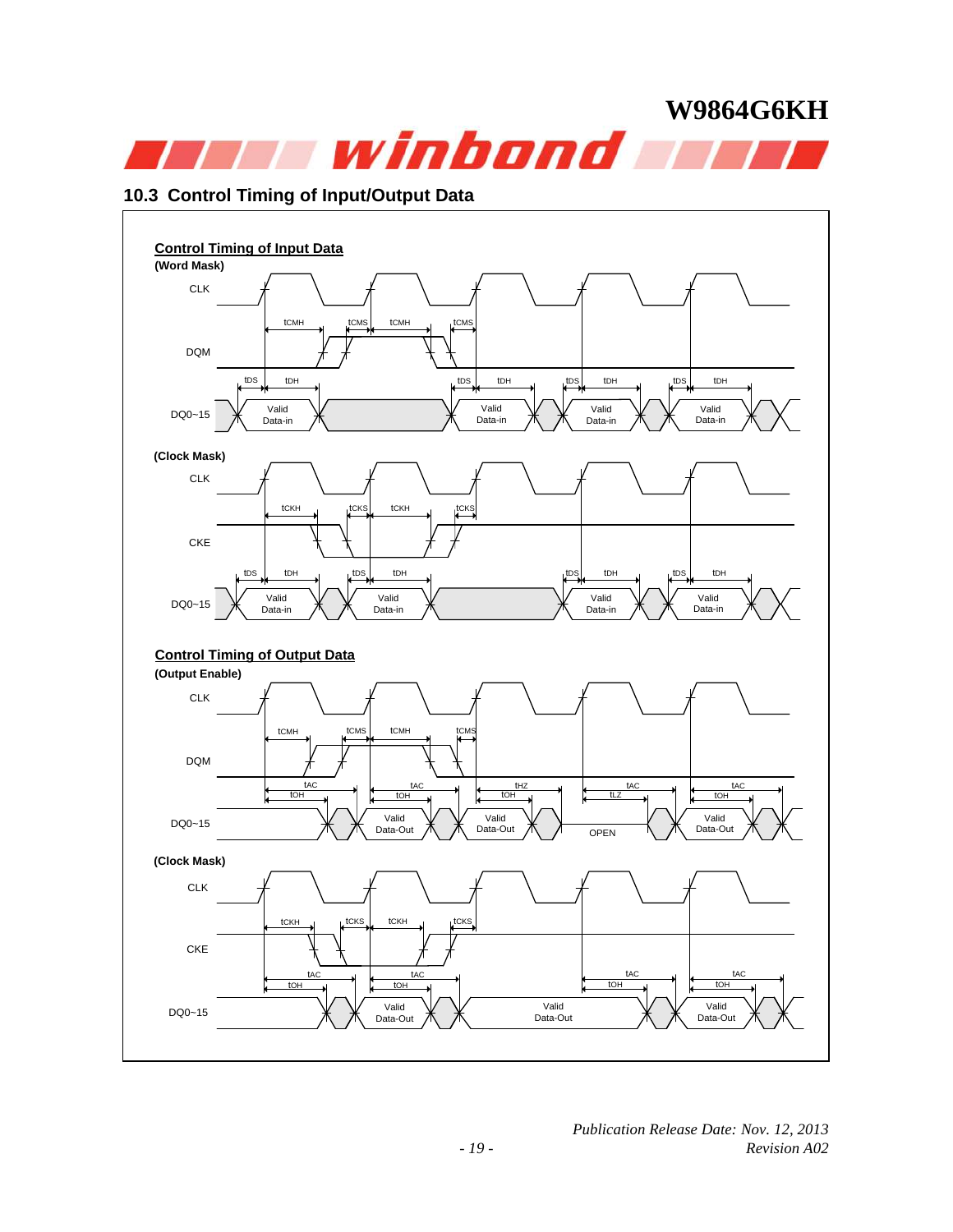

#### **10.4 Mode Register Set Cycle**

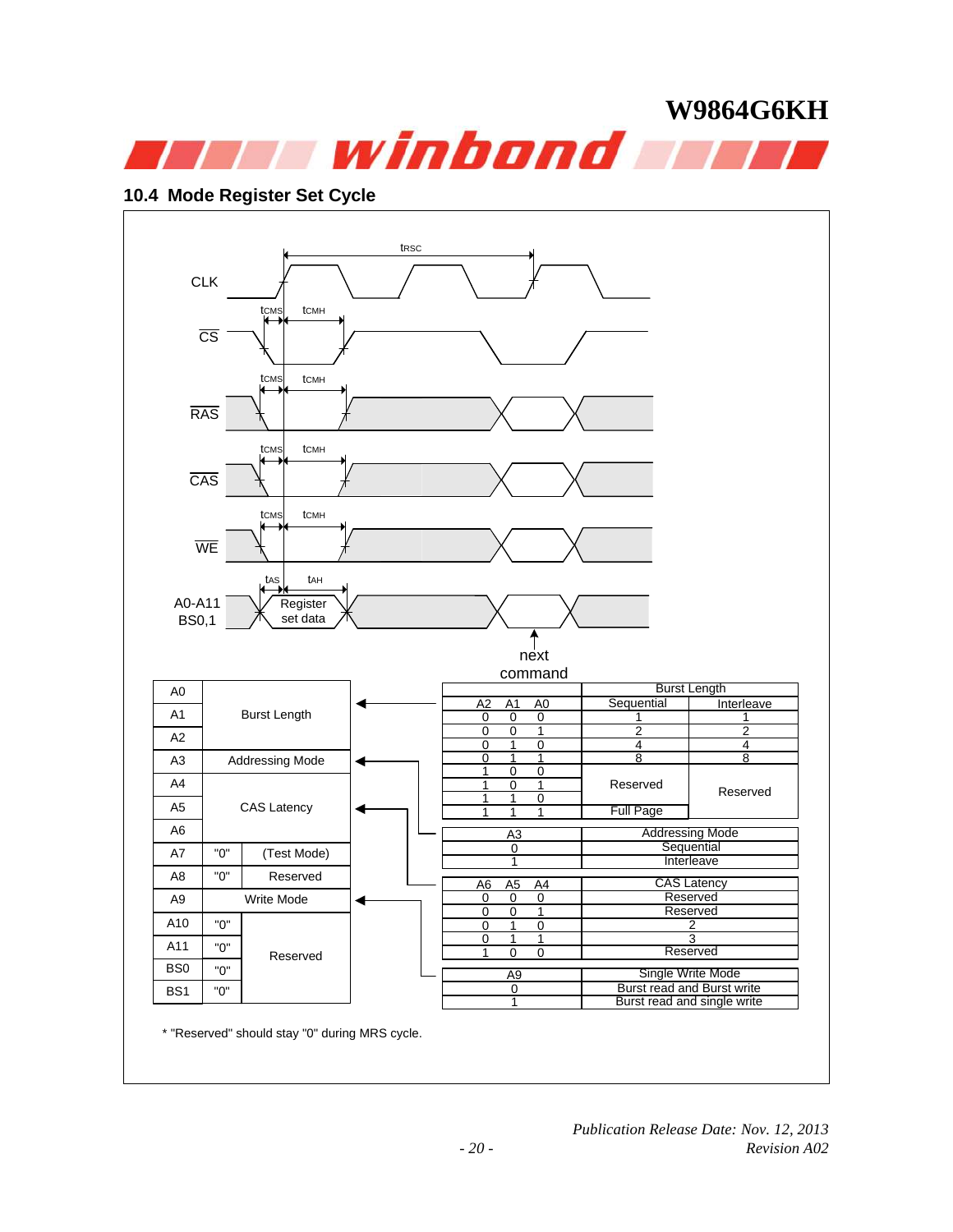### **11. OPERATINOPERATING TIMING EXAMPLE**

#### **11.1 Interleaved Bank Read (Burst Length = 4, CAS Latency = 3)**

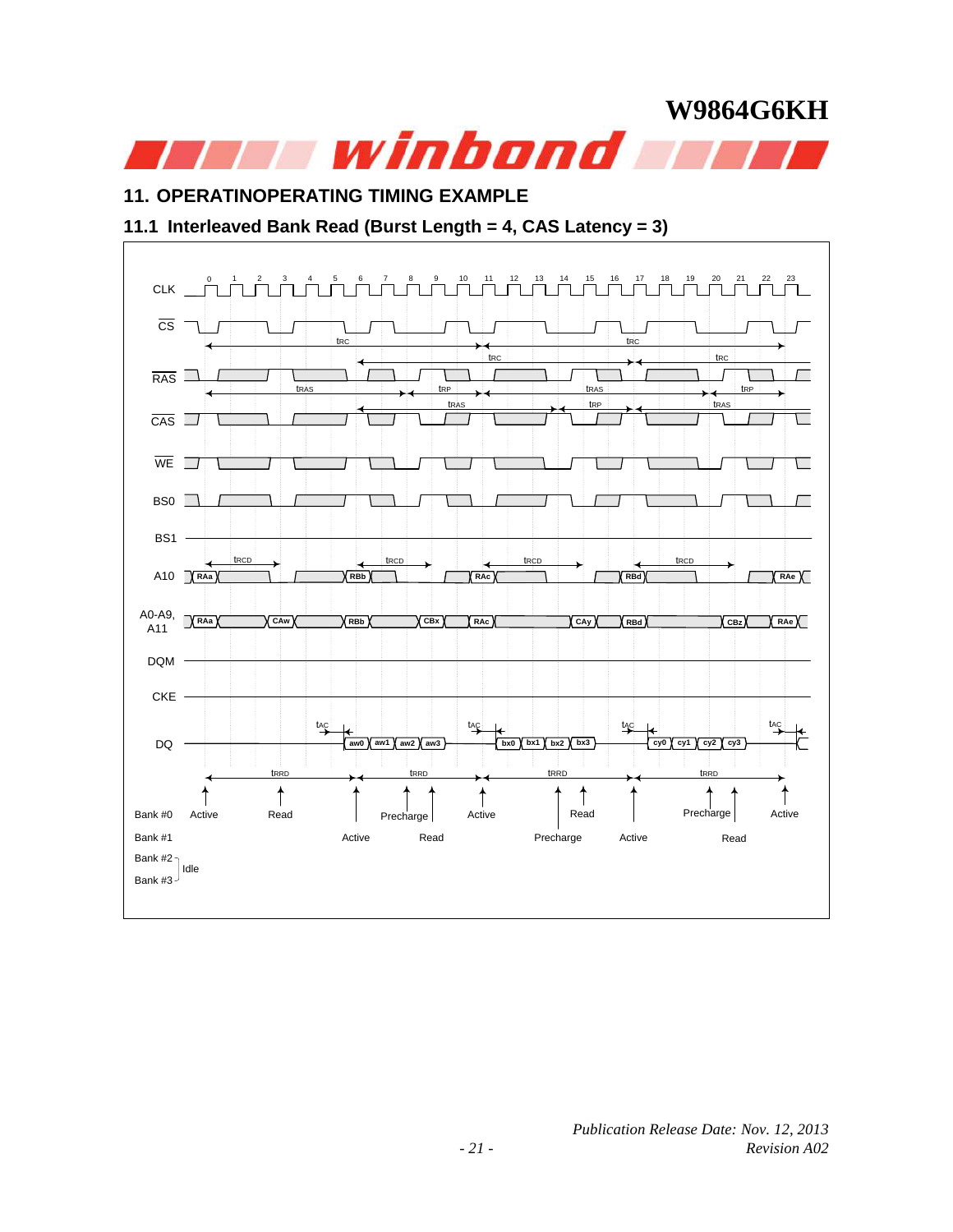

**11.2 Interleaved Bank Read (Burst Length = 4, CAS Latency = 3, Auto-precharge)**

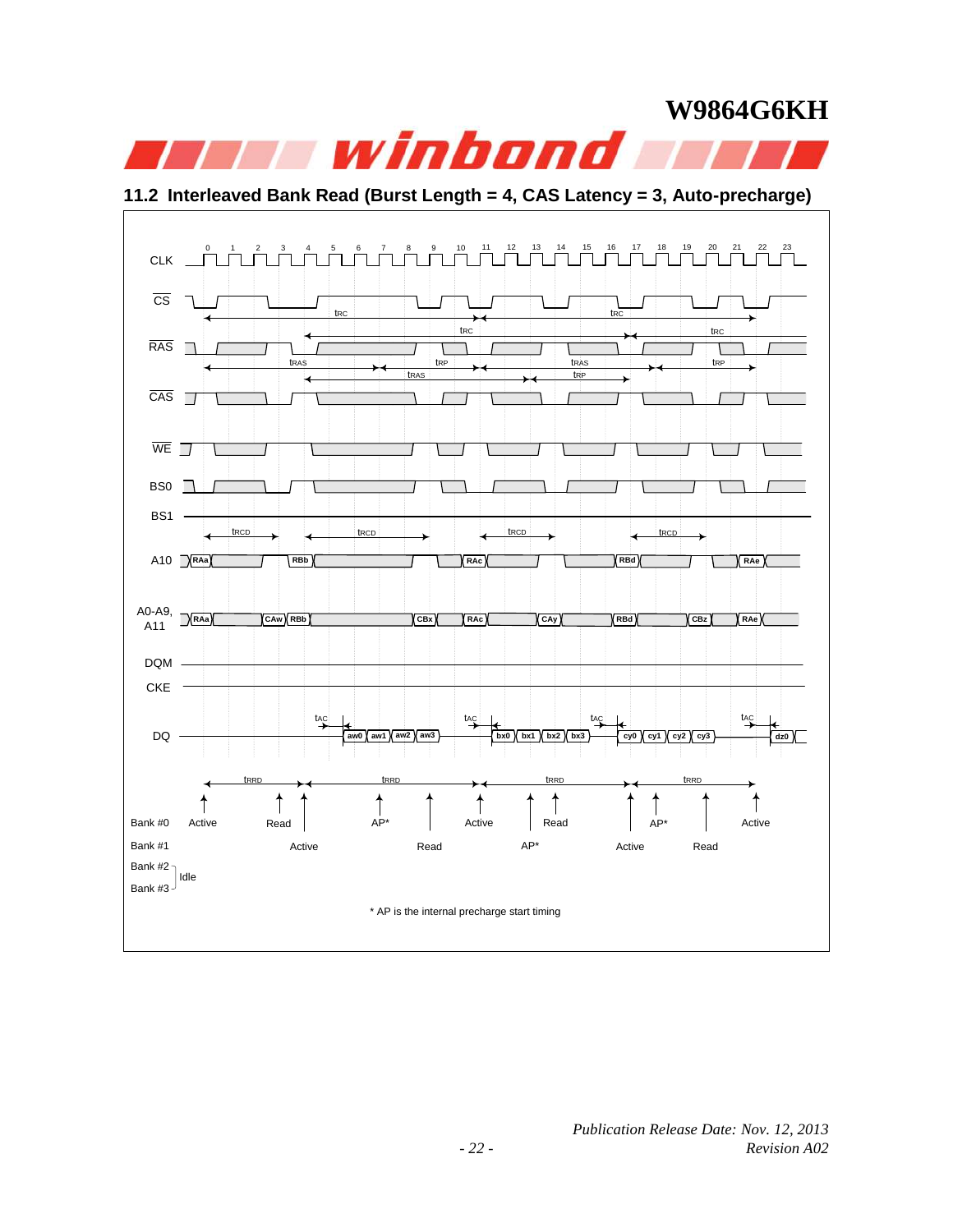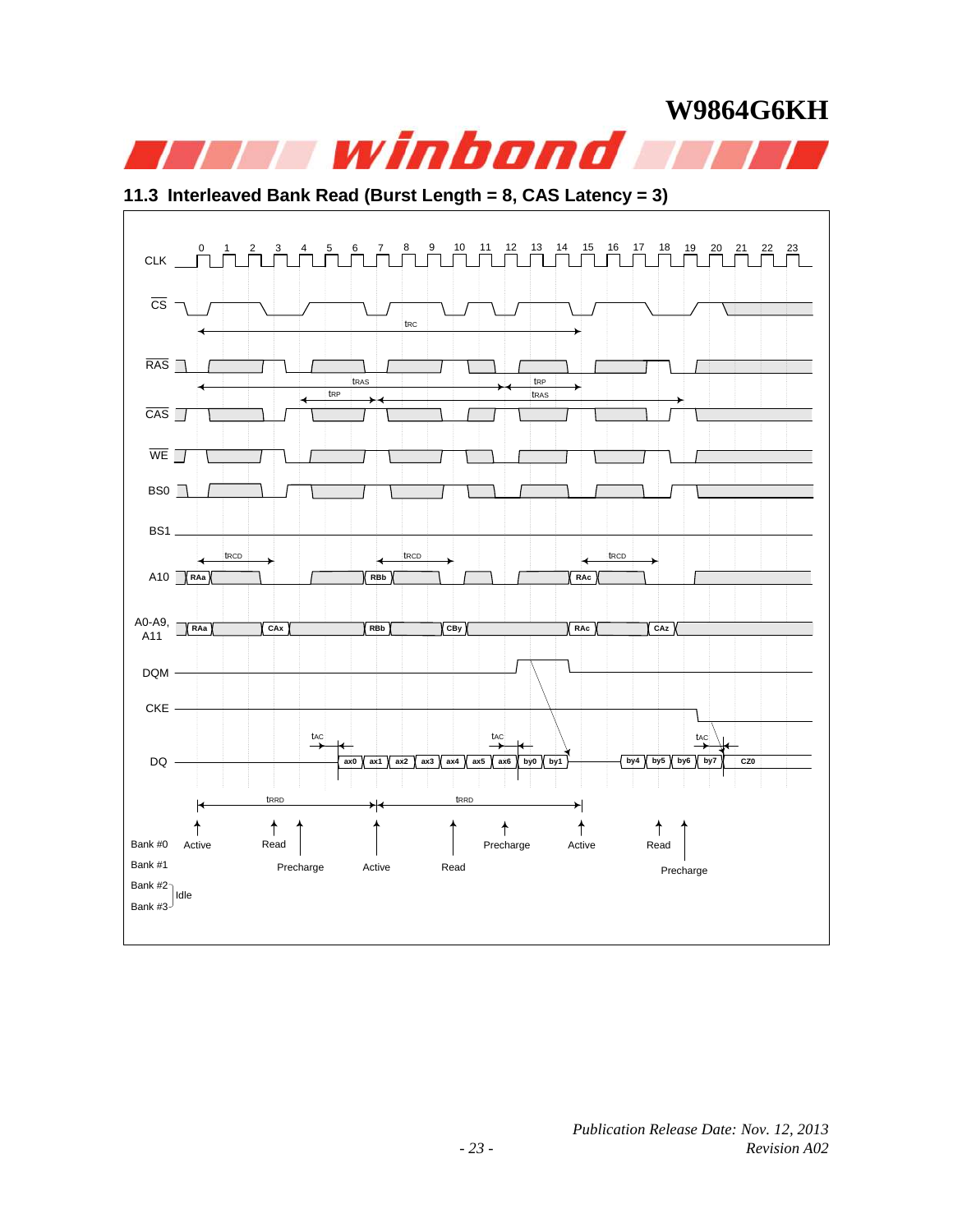### **W9864G6KH Twinbond**

**11.4 Interleaved Bank Read (Burst Length = 8, CAS Latency = 3, Auto-precharge)**

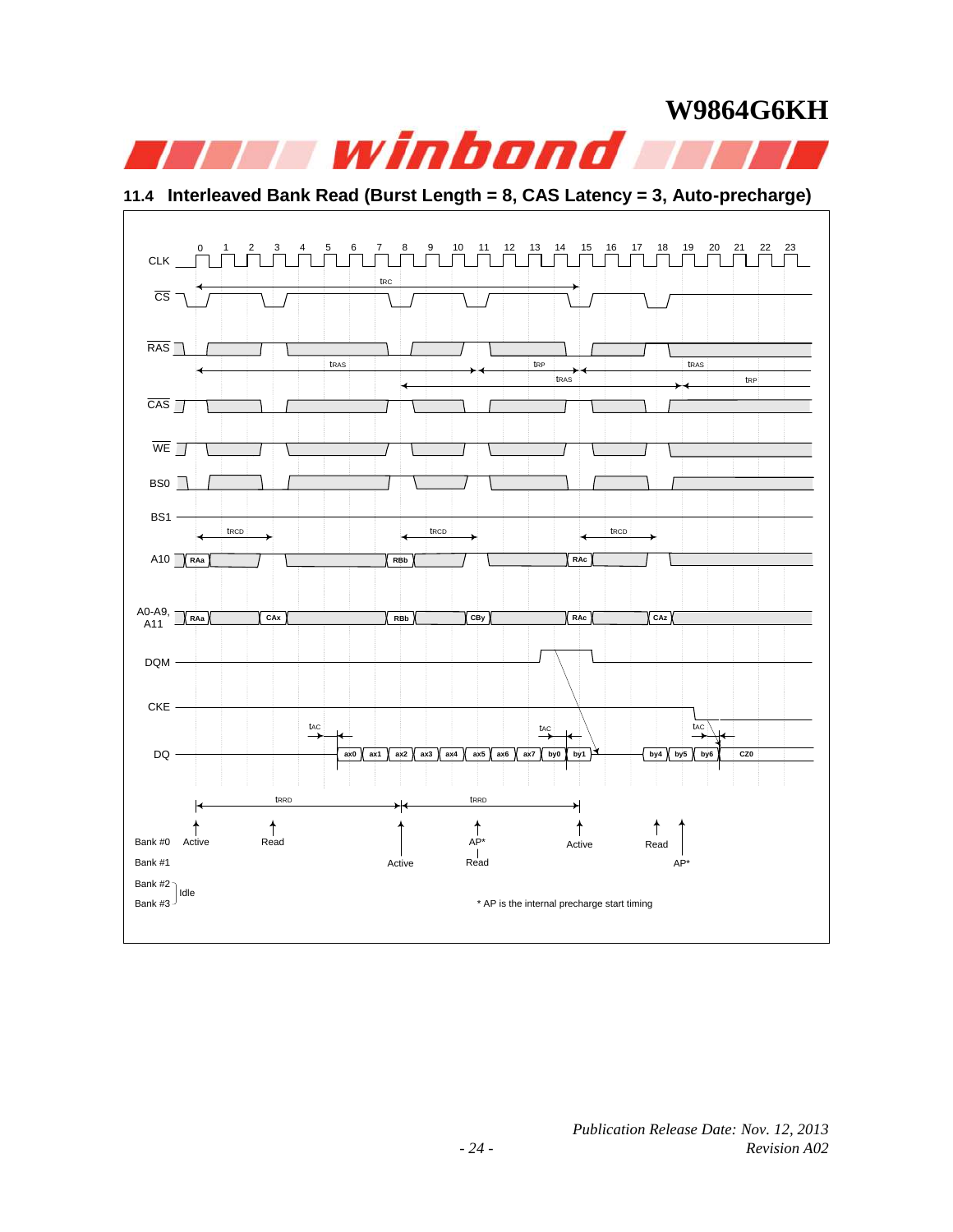

#### **11.5 Interleaved Bank Write (Burst Length = 8)**

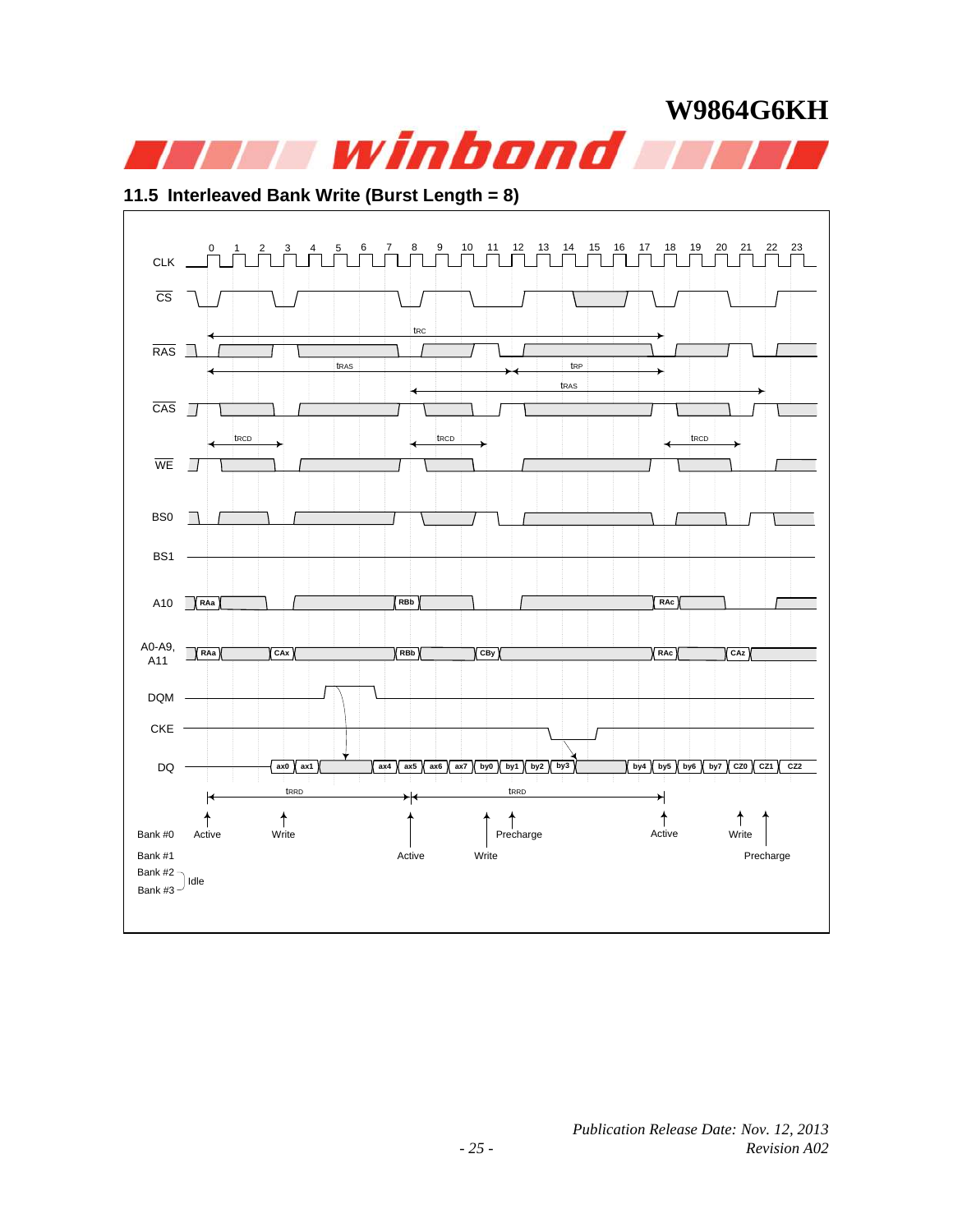

#### **11.6 Interleaved Bank Write (Burst Length = 8, Auto-precharge)**

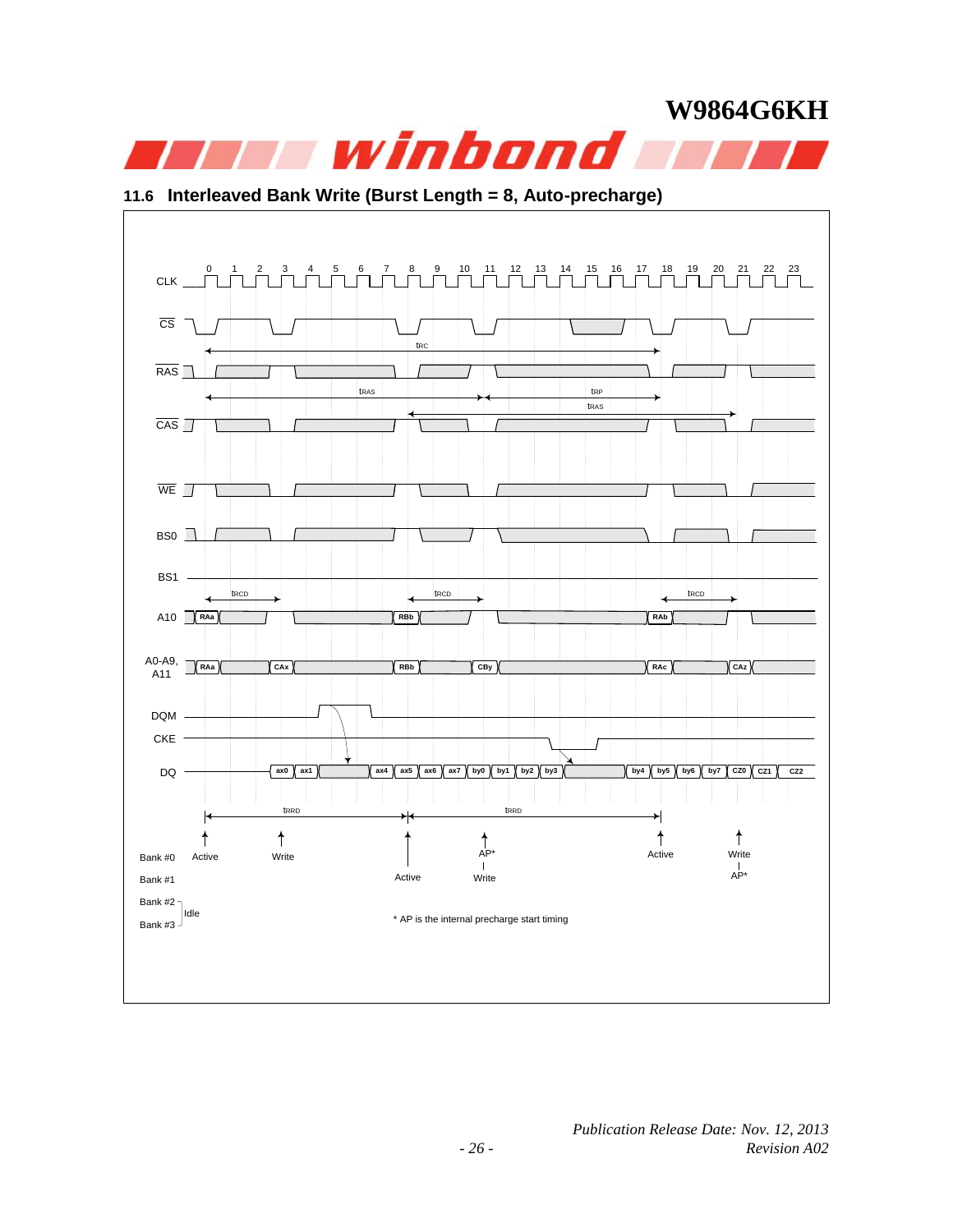

### **11.7 Page Mode Read (Burst Length = 4, CAS Latency = 3)**

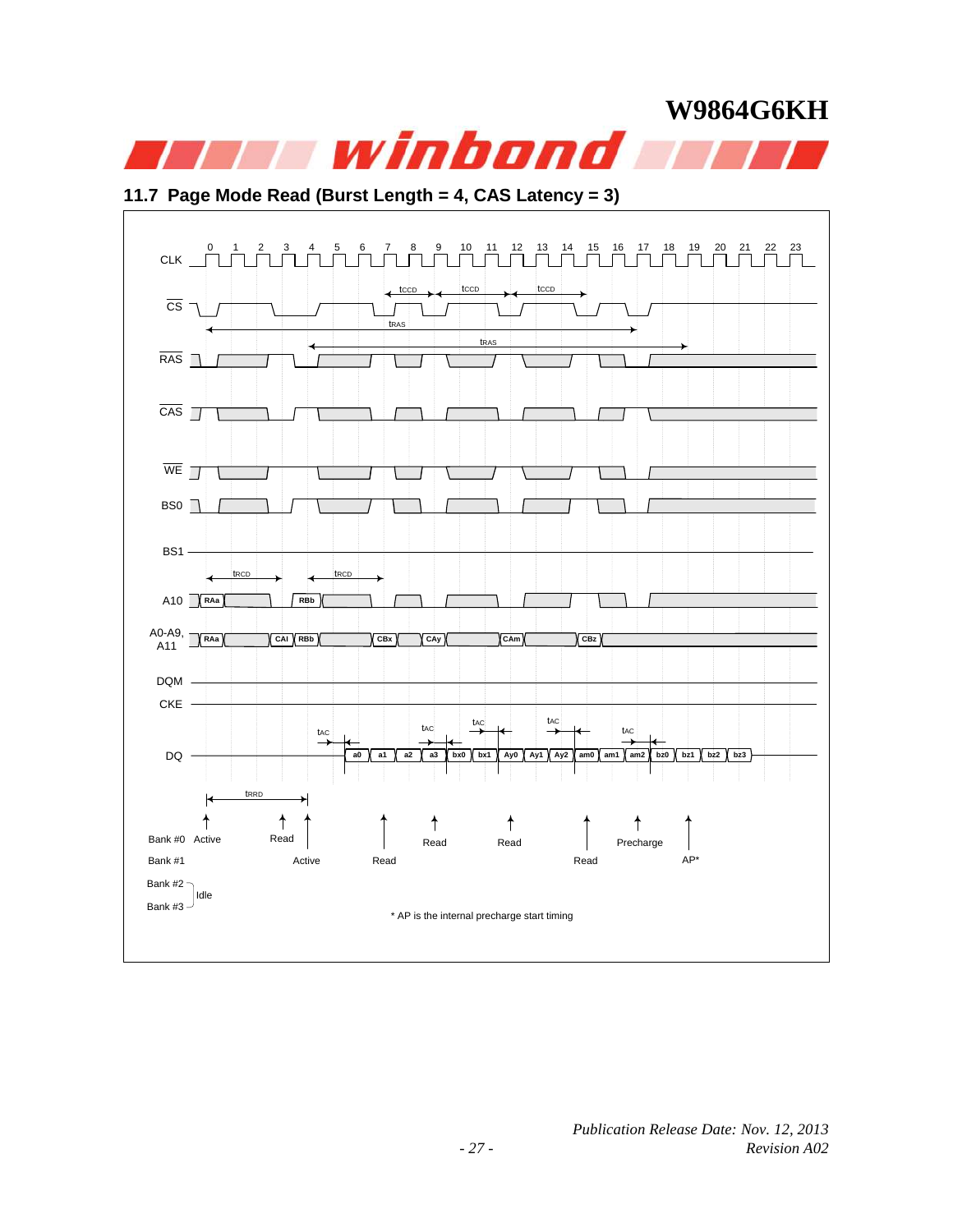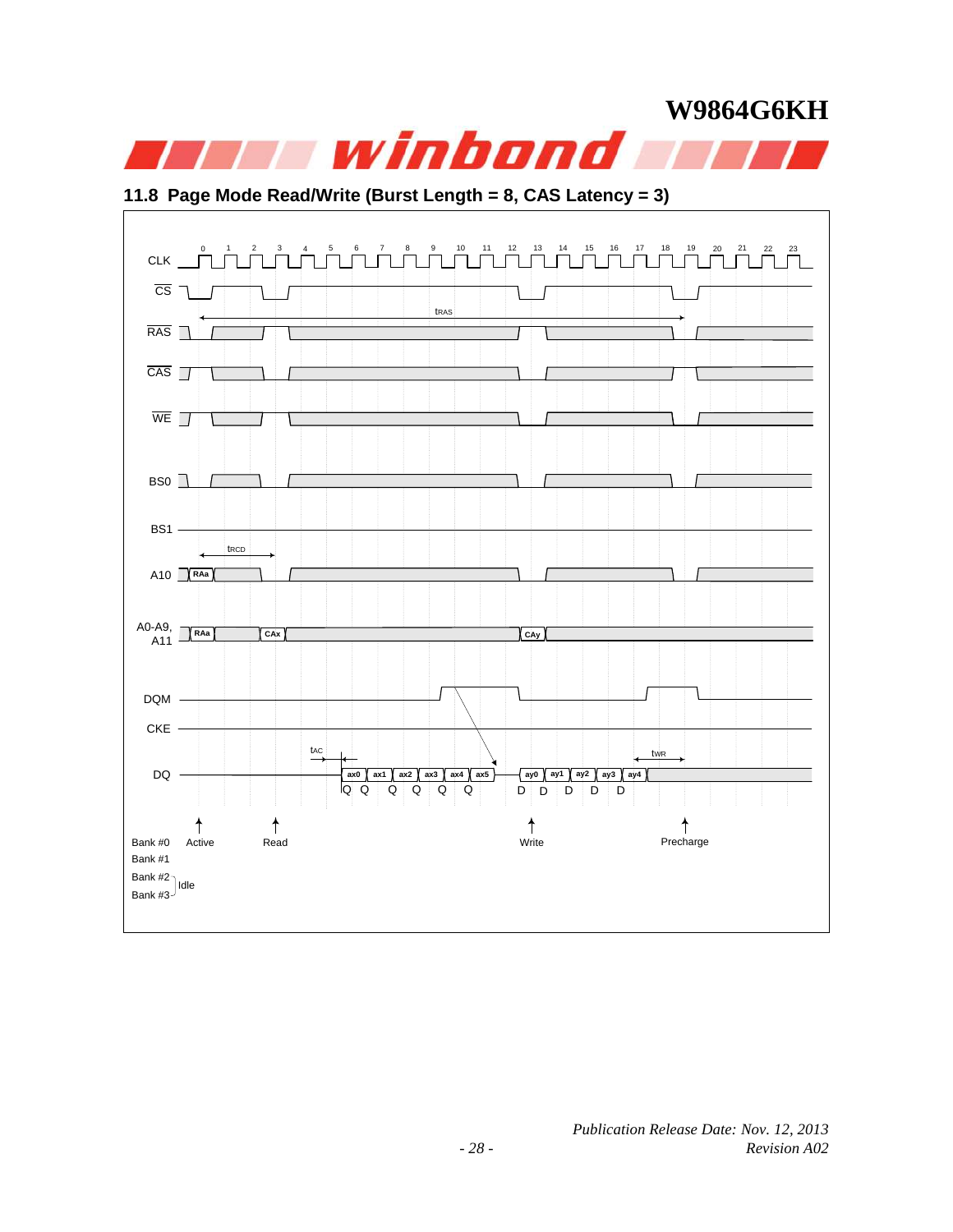

#### **11.9 Auto-precharge Read (Burst Length = 4, CAS Latency = 3)**

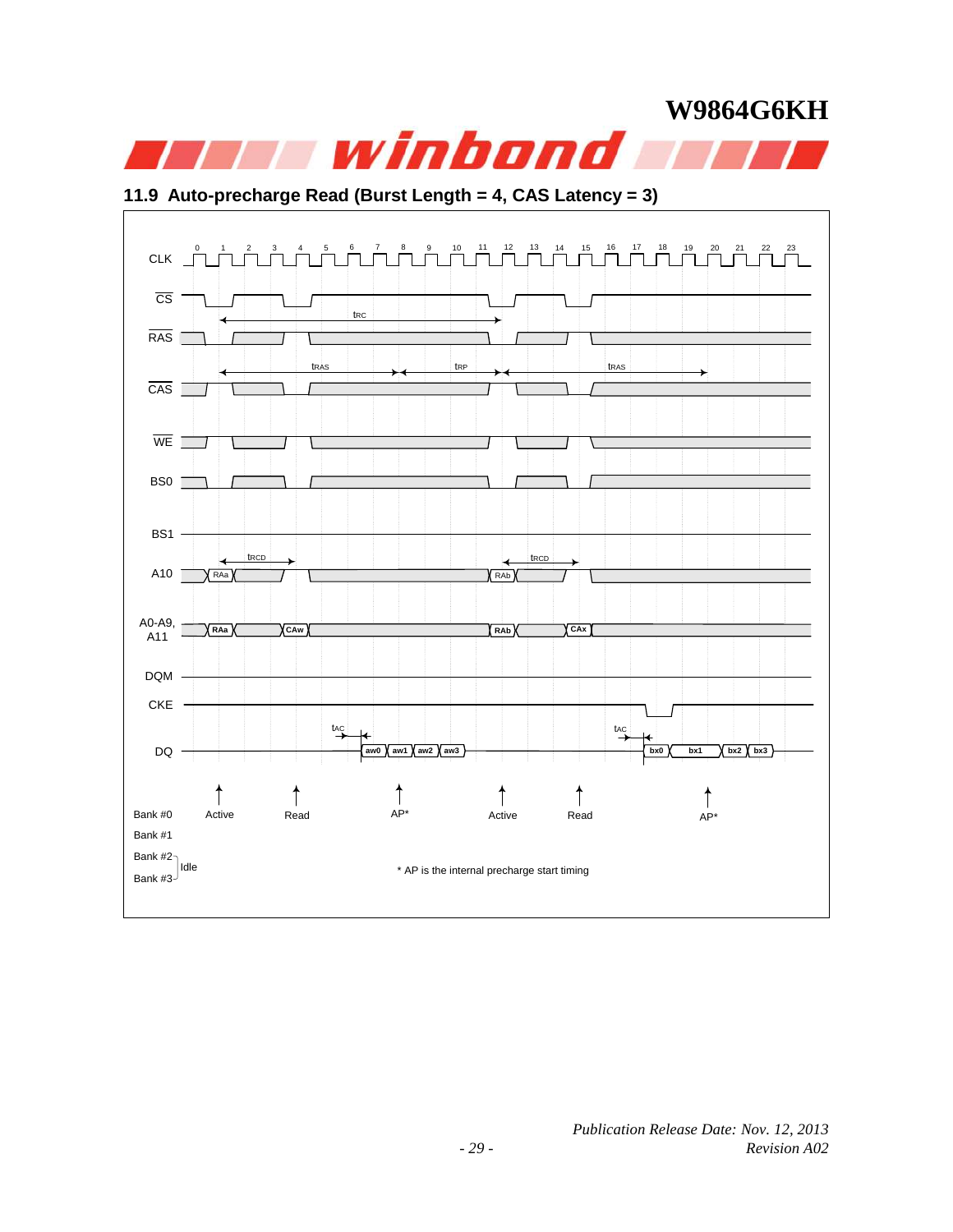

#### **11.10 Auto-precharge Write (Burst Length = 4)**

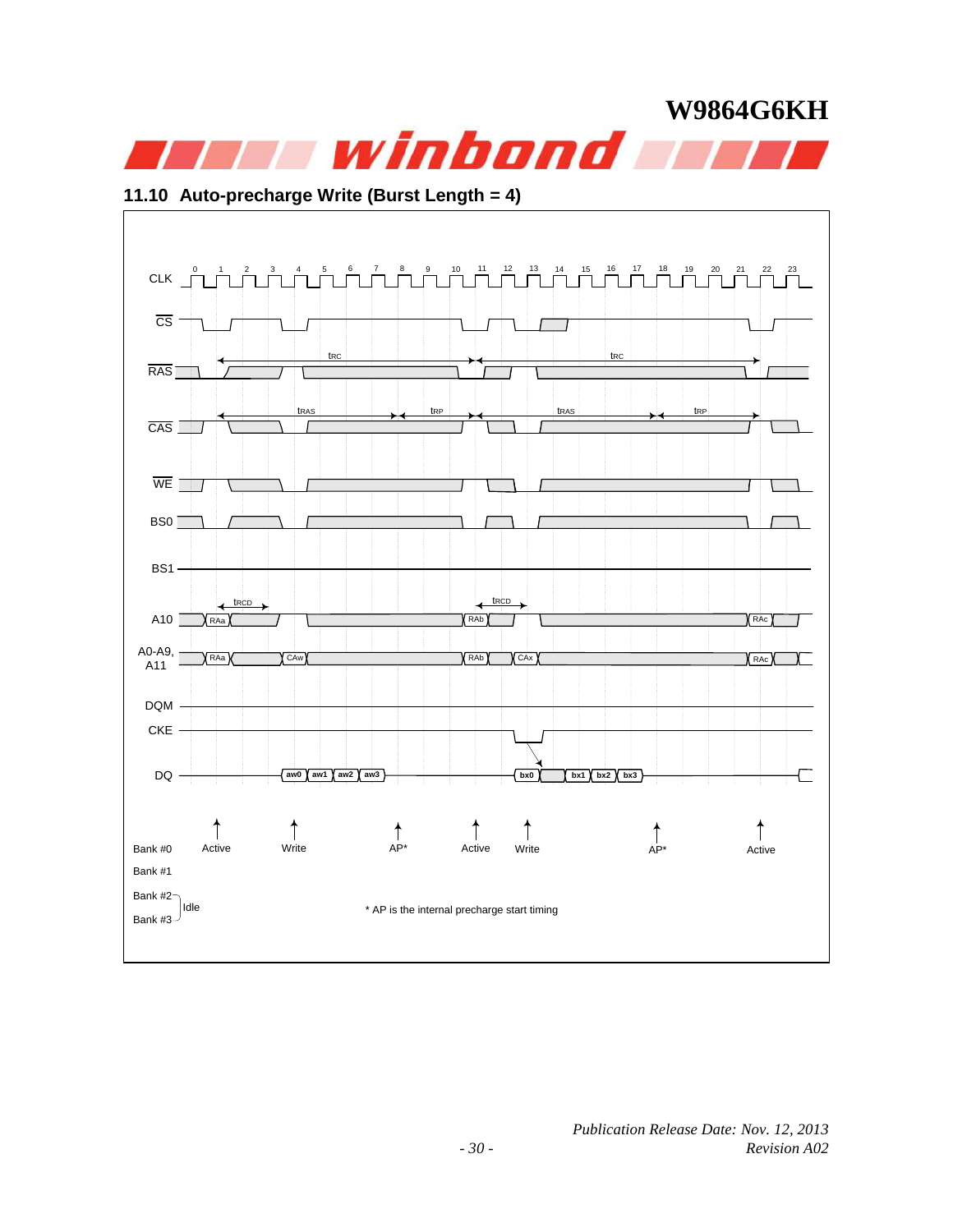

#### **11.11 Auto Refresh Cycle**

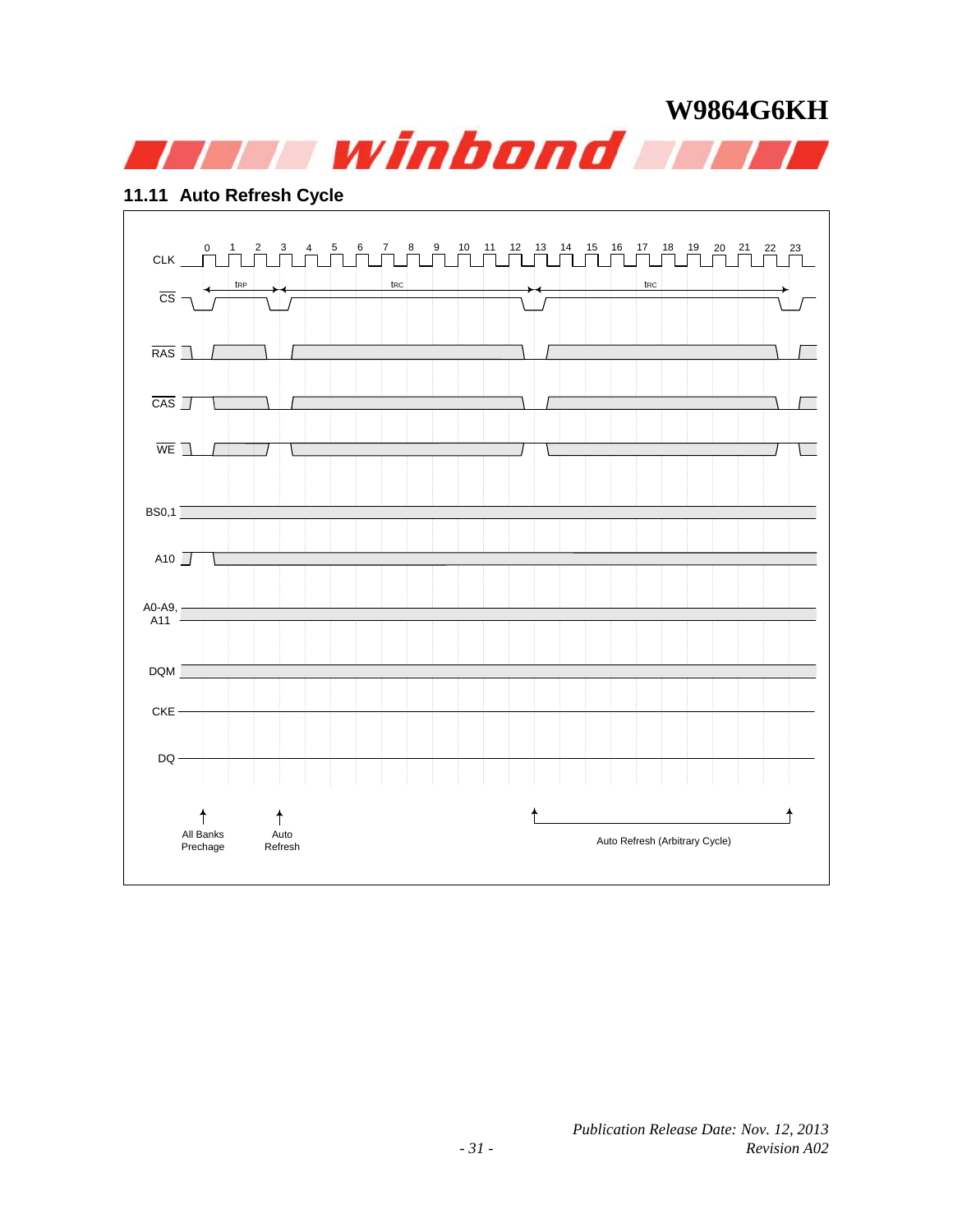

#### **11.12 Self Refresh Cycle**

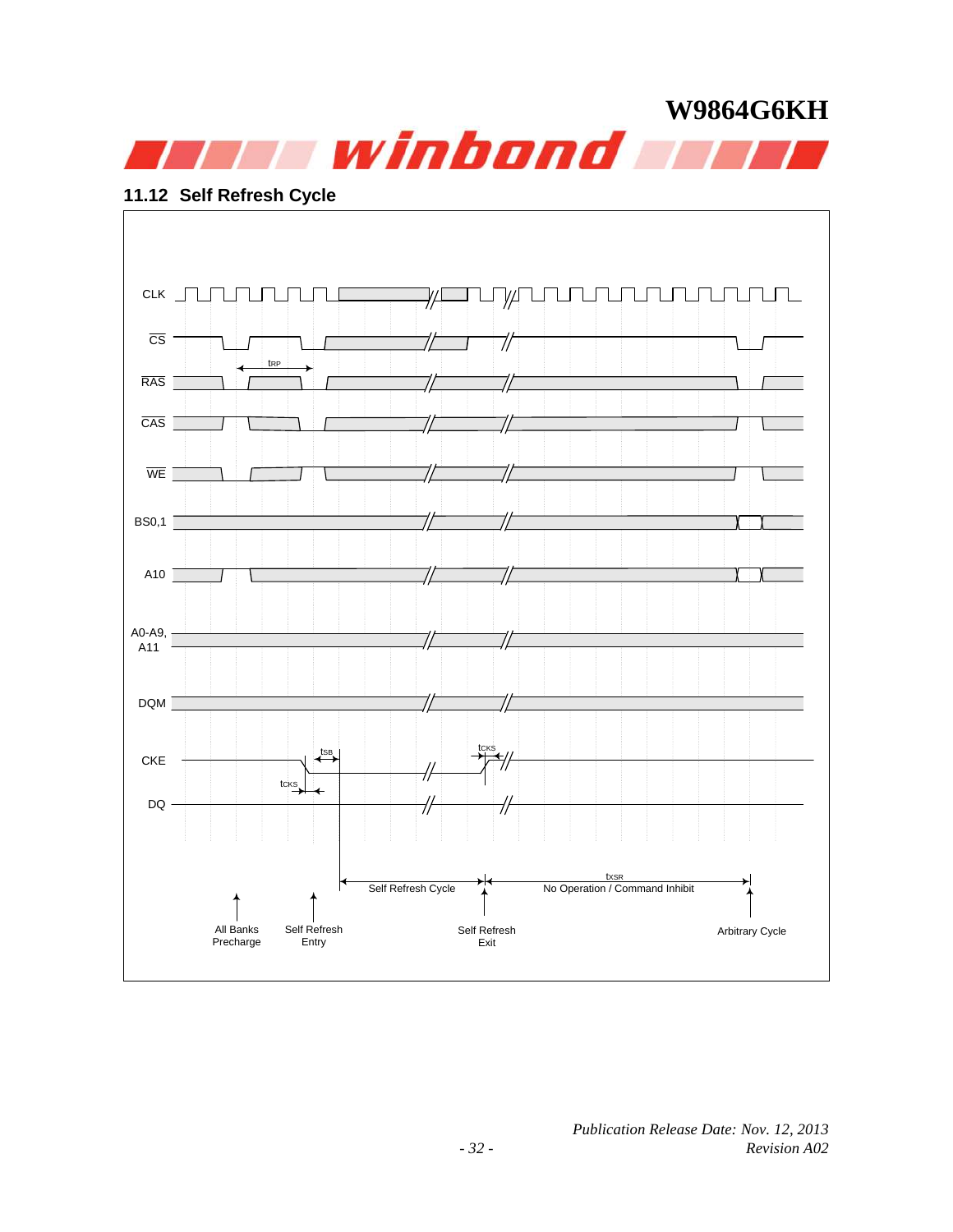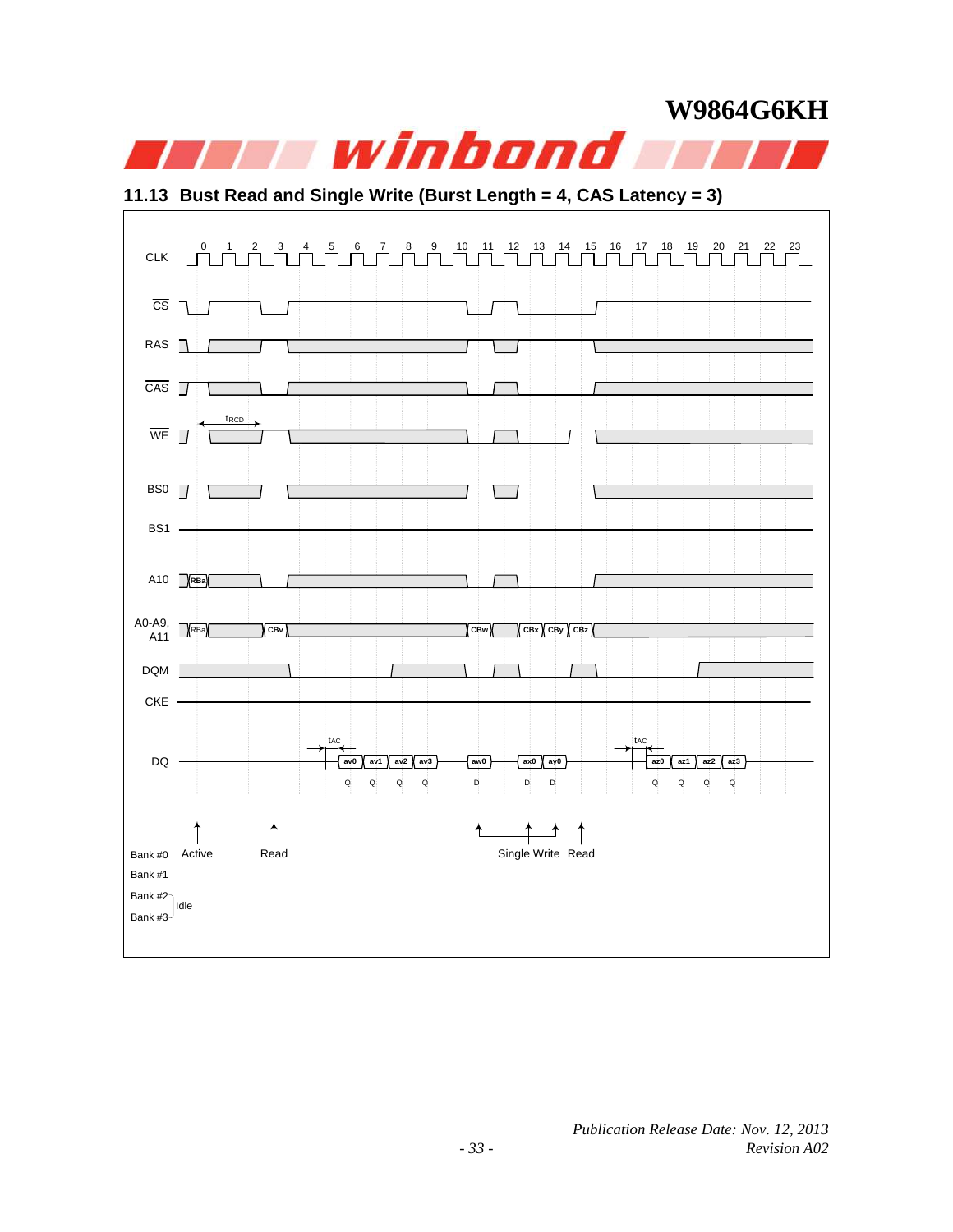

#### **11.14 Power down Mode**

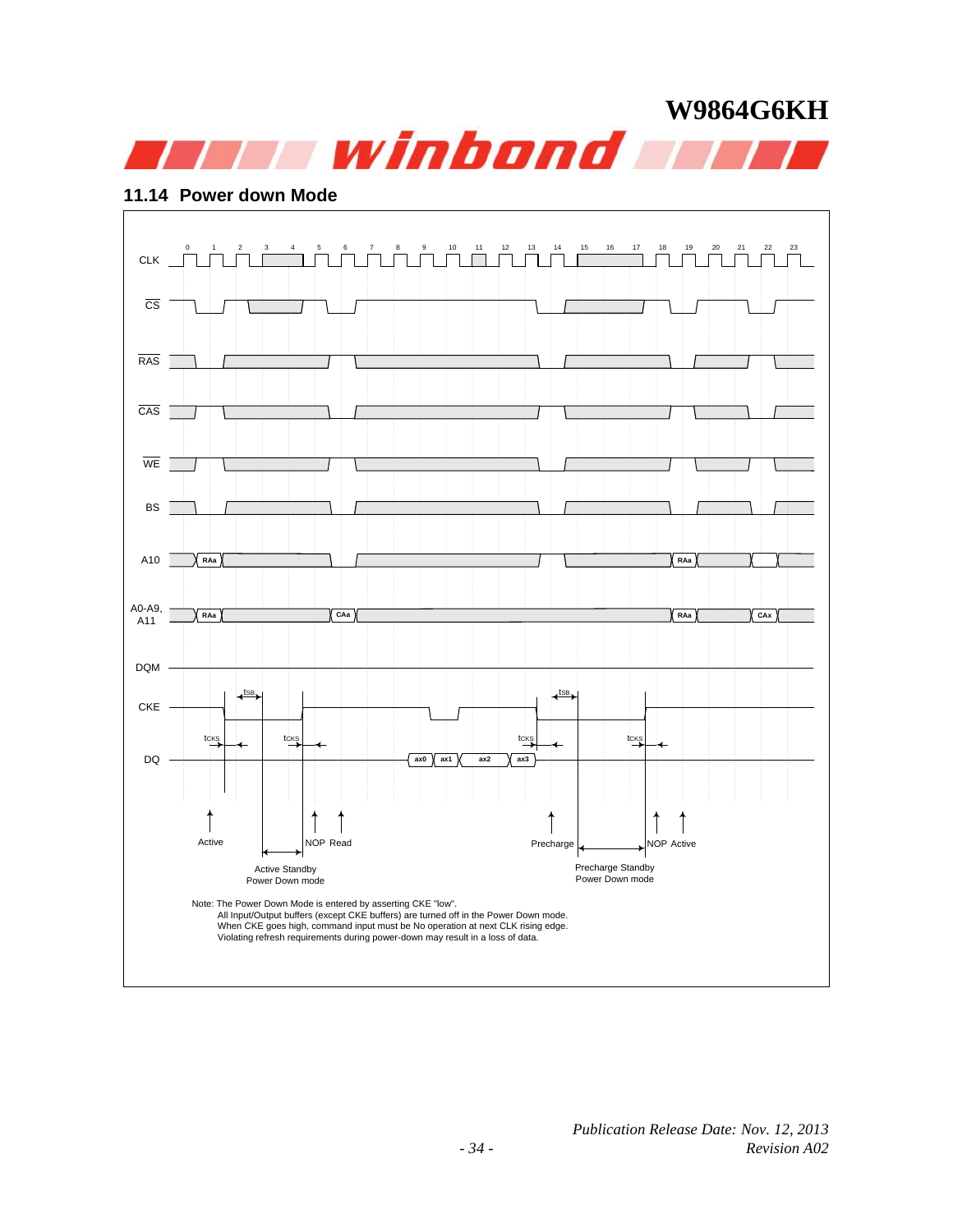

#### **11.15 Auto-precharge Timing (Write Cycle)**

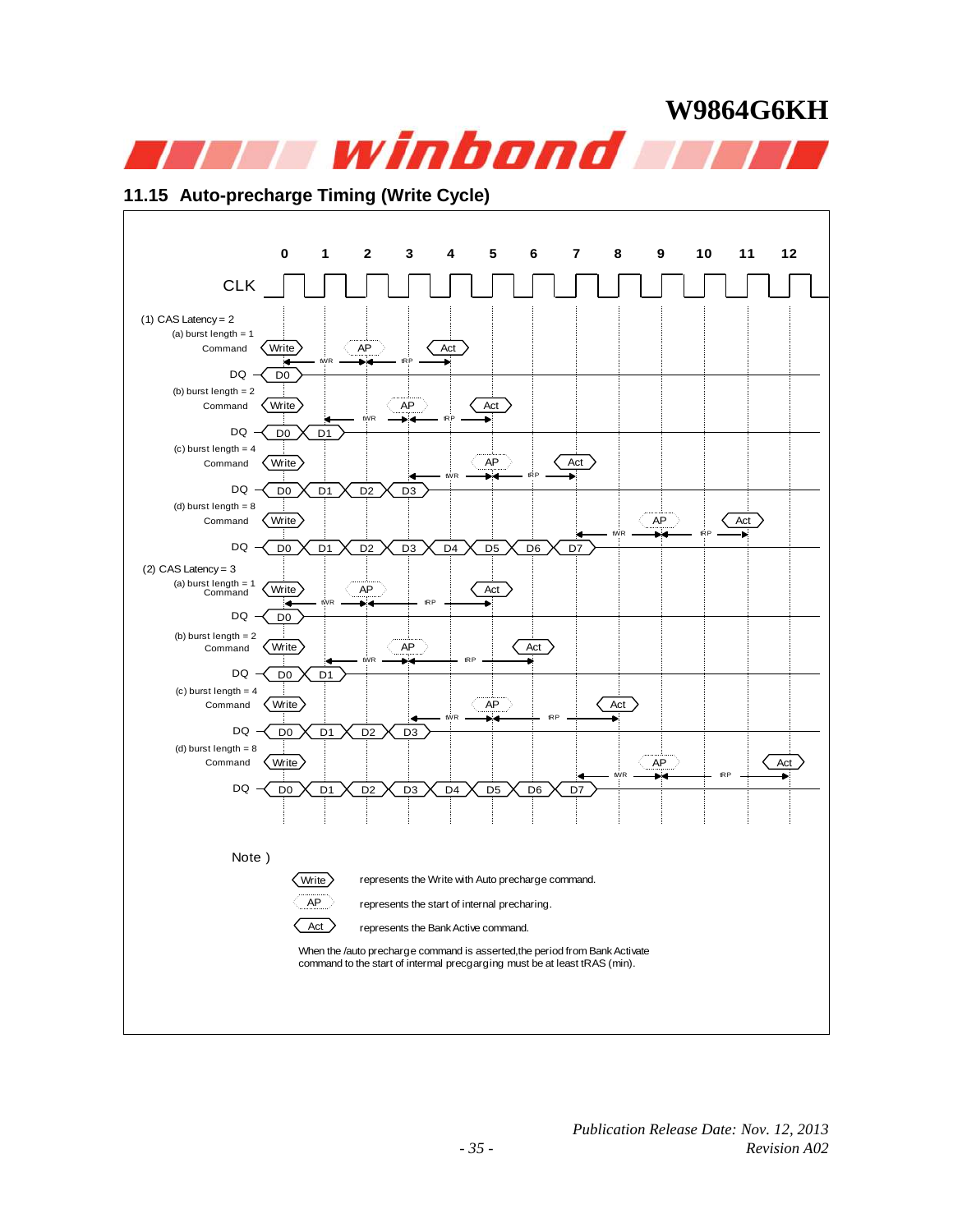

#### **11.16 Auto-precharge Timing (Read Cycle)**

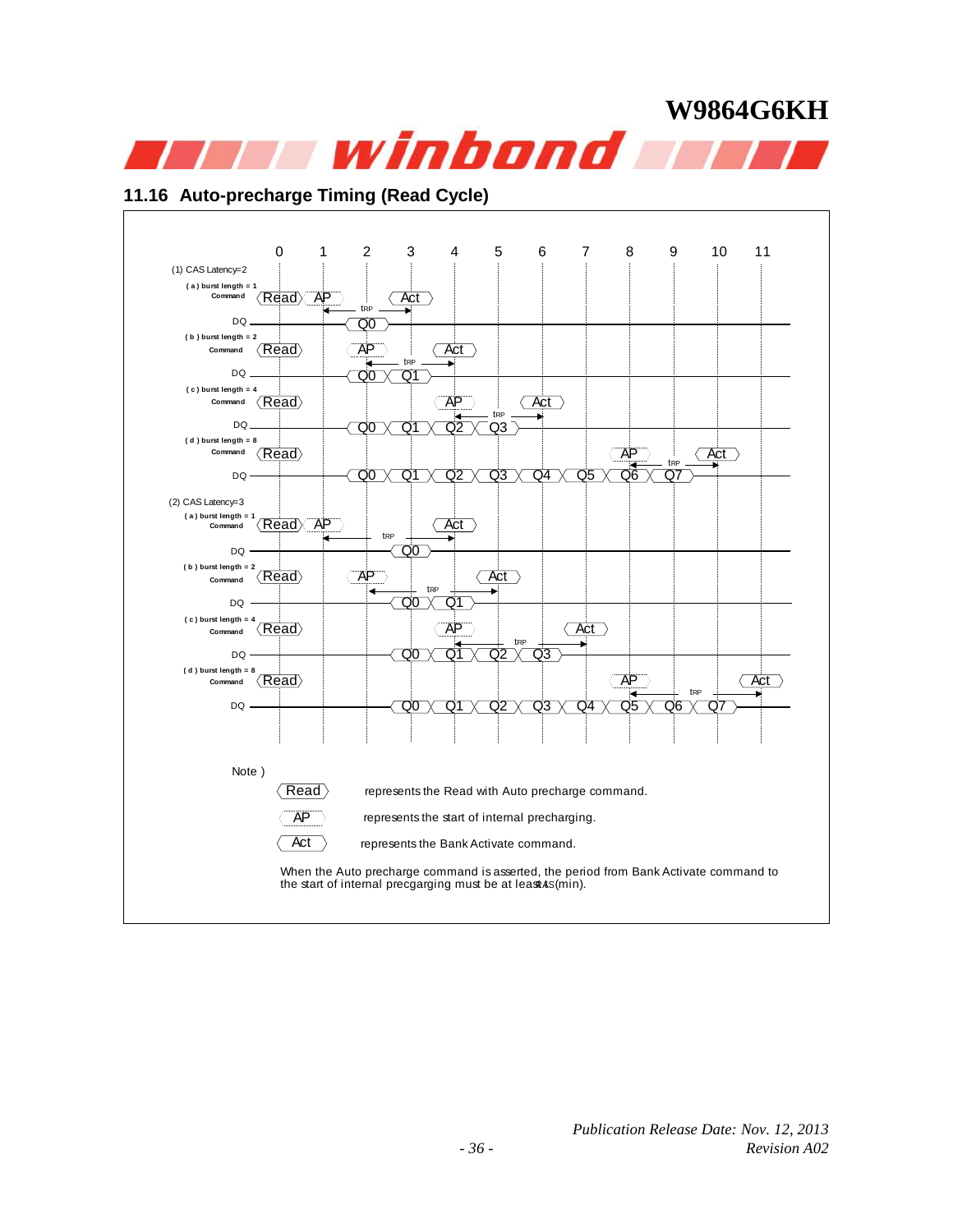

#### **11.17 Timing Chart of Read to Write Cycle**



### **11.18 Timing Chart of Write to Read Cycle**

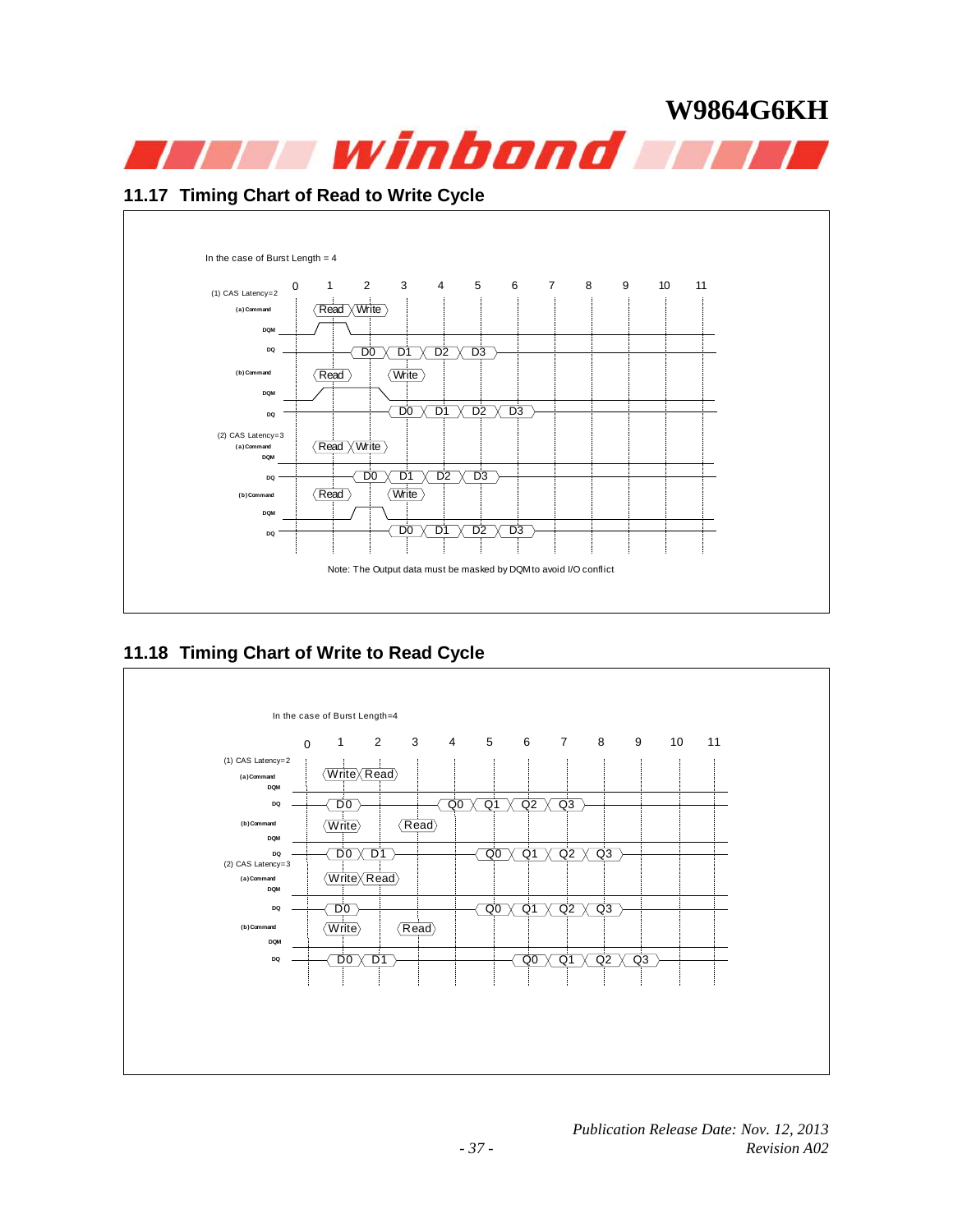#### **11.19 Timing Chart of Burst Stop Cycle (Burst Stop Command)**



### **11.20 Timing Chart of Burst Stop Cycle (Precharge Command)**

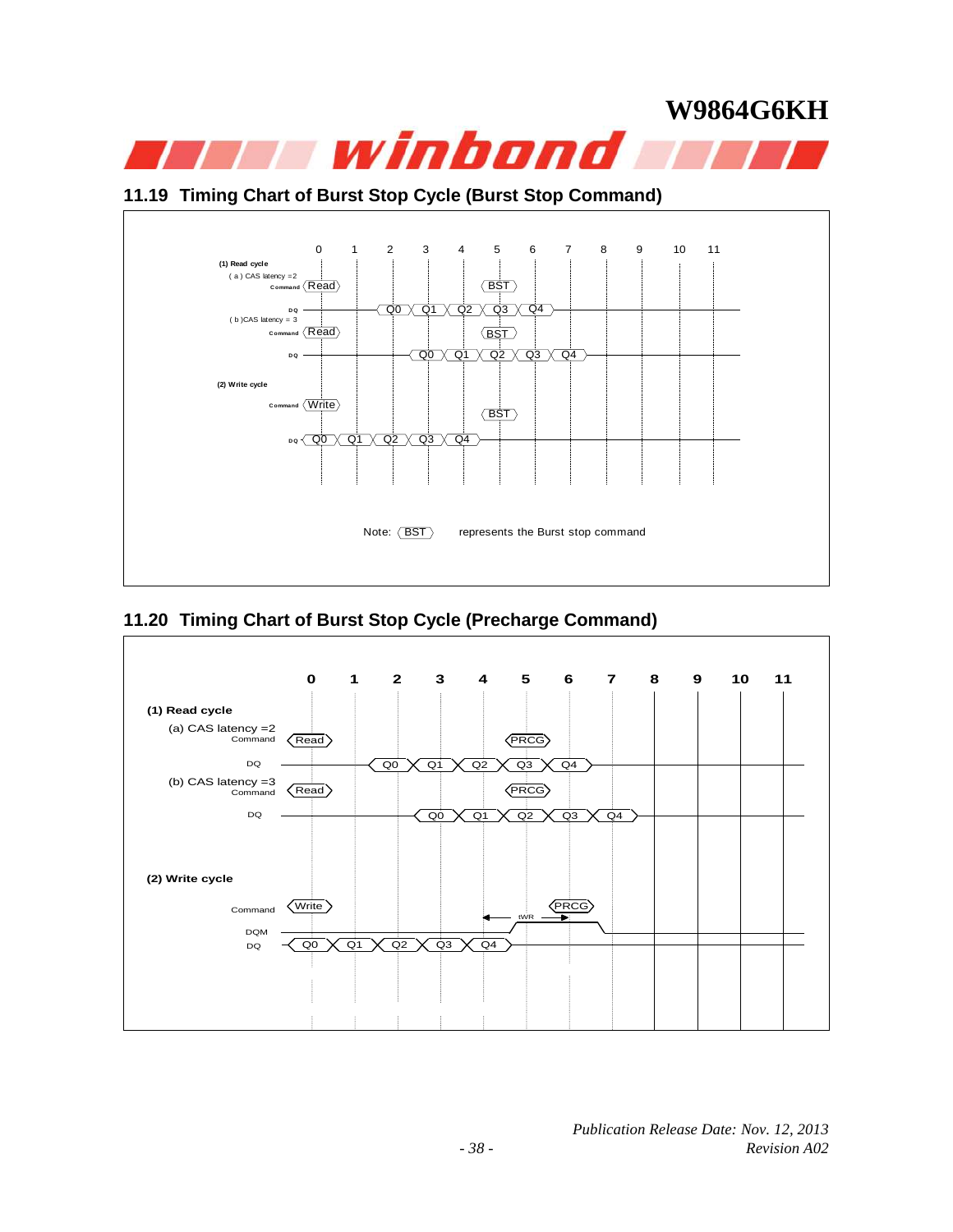

#### **11.21 CKE/DQM Input Timing (Write Cycle)**

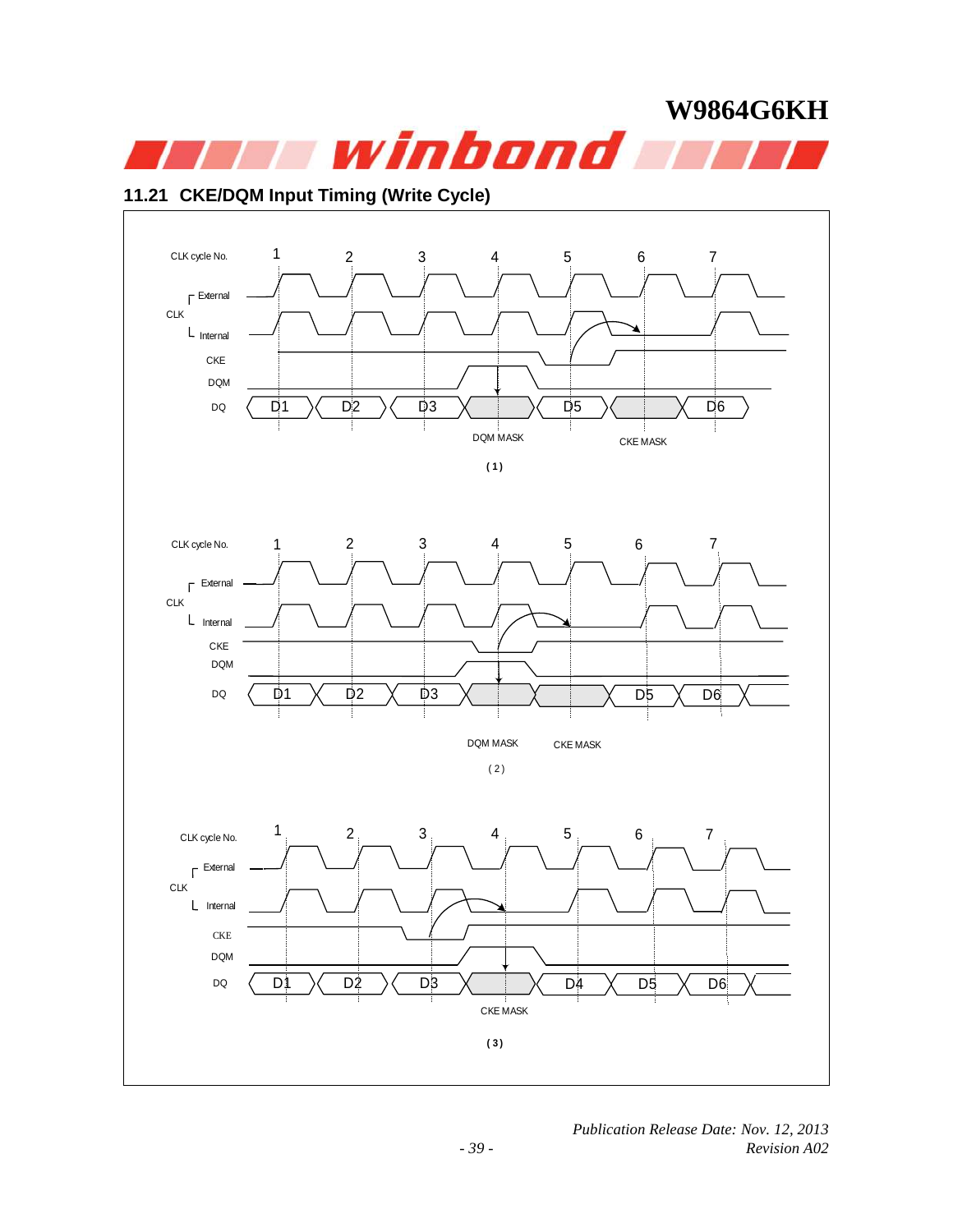

#### **11.22 CKE/DQM Input Timing (Read Cycle)**

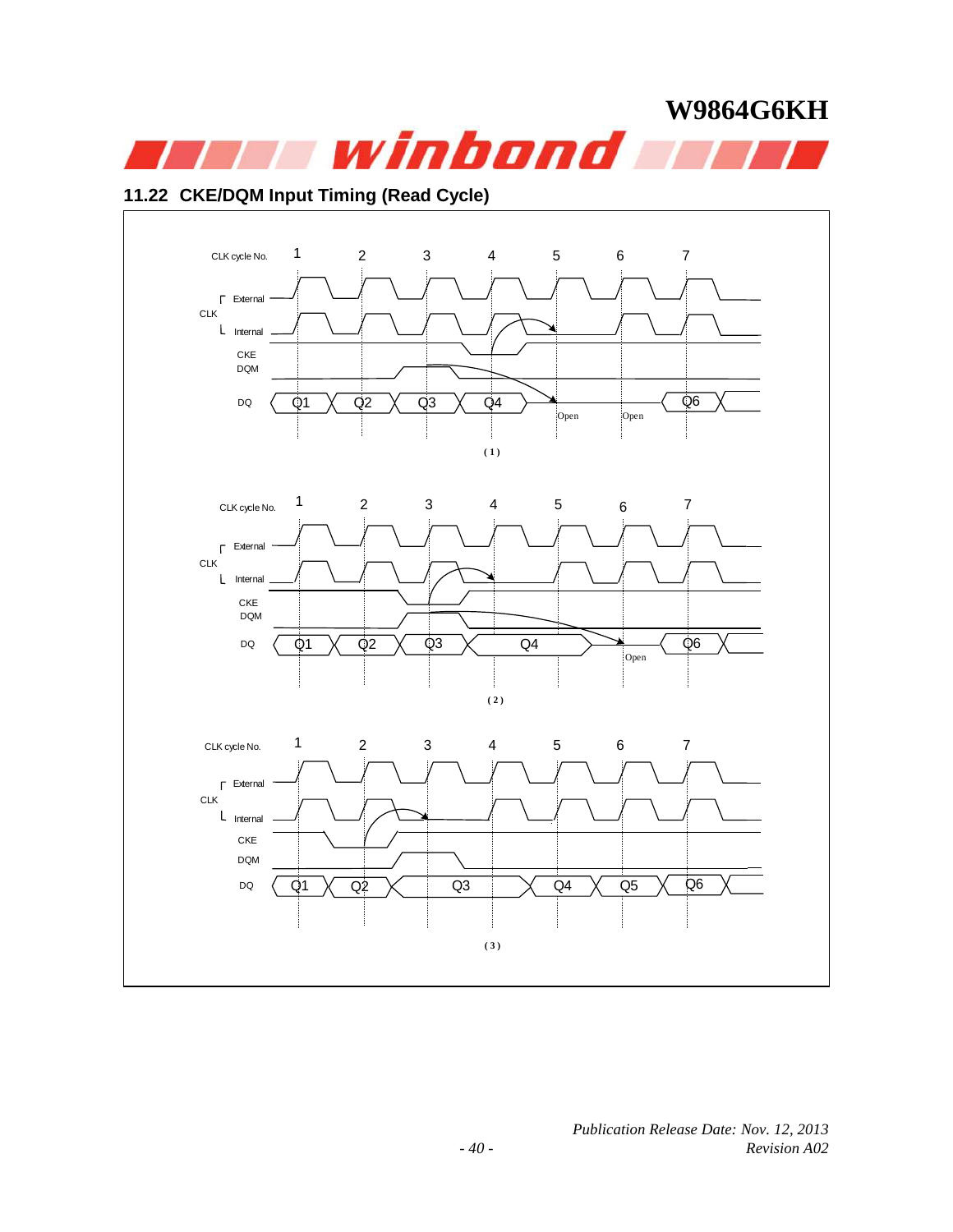

#### **12. PACKAGE SPECIFICATION**

#### **Package Outline 54L TSOP (II)-400 mil**